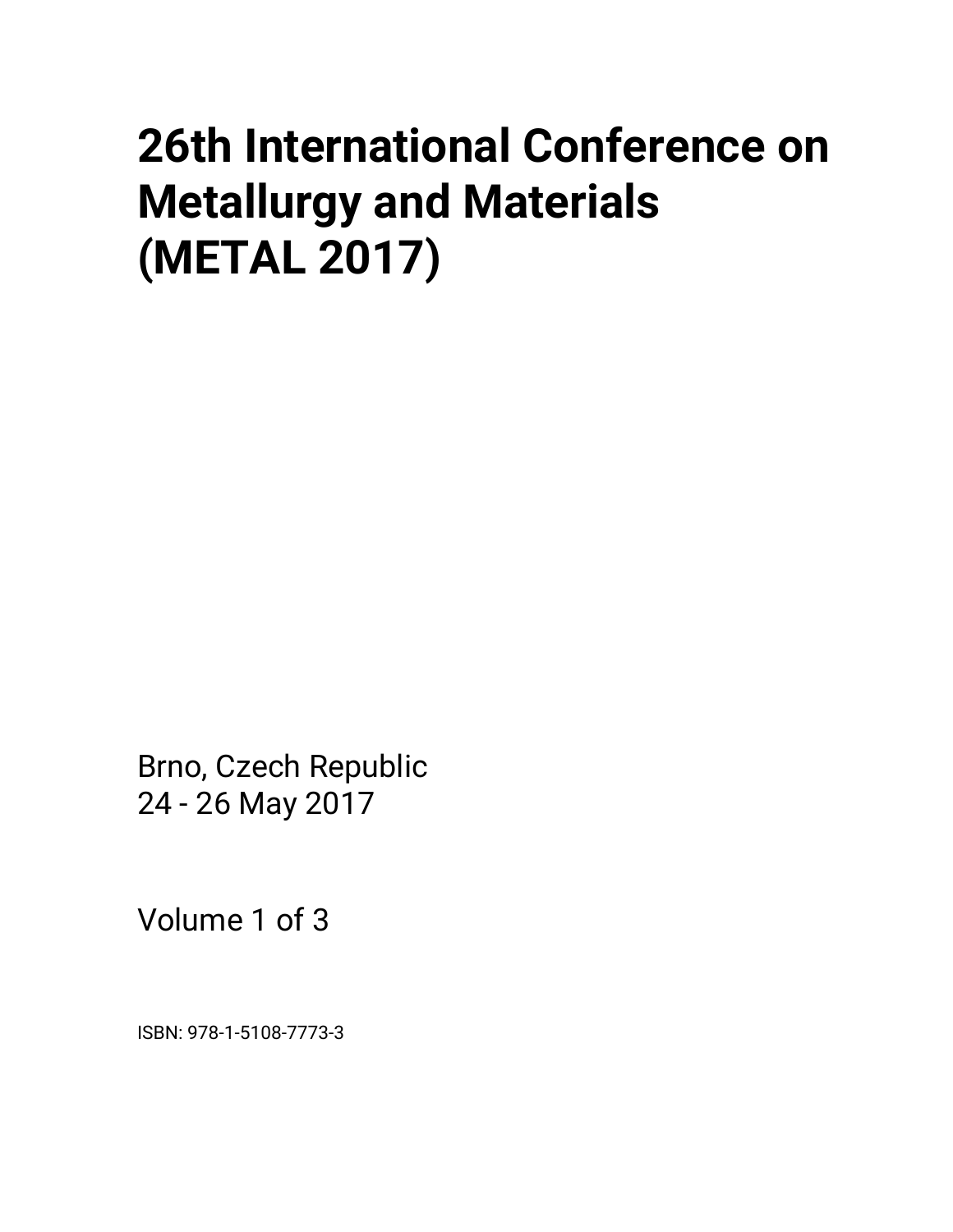**Printed from e-media with permission by:** 

Curran Associates, Inc. 57 Morehouse Lane Red Hook, NY 12571



**Some format issues inherent in the e-media version may also appear in this print version.** 

Copyright© (2017) by Tanger Ltd All rights reserved.

Printed with permission by Curran Associates, Inc. (2020)

For permission requests, please contact Tanger Ltd at the address below.

Tanger Ltd Keltickova 62 710 00 Slezka Ostrava Czech Republic

www.tanger.cz

## **Additional copies of this publication are available from:**

Curran Associates, Inc. 57 Morehouse Lane Red Hook, NY 12571 USA Phone: 845-758-0400 Fax: 845-758-2633 Email: curran@proceedings.com Web: www.proceedings.com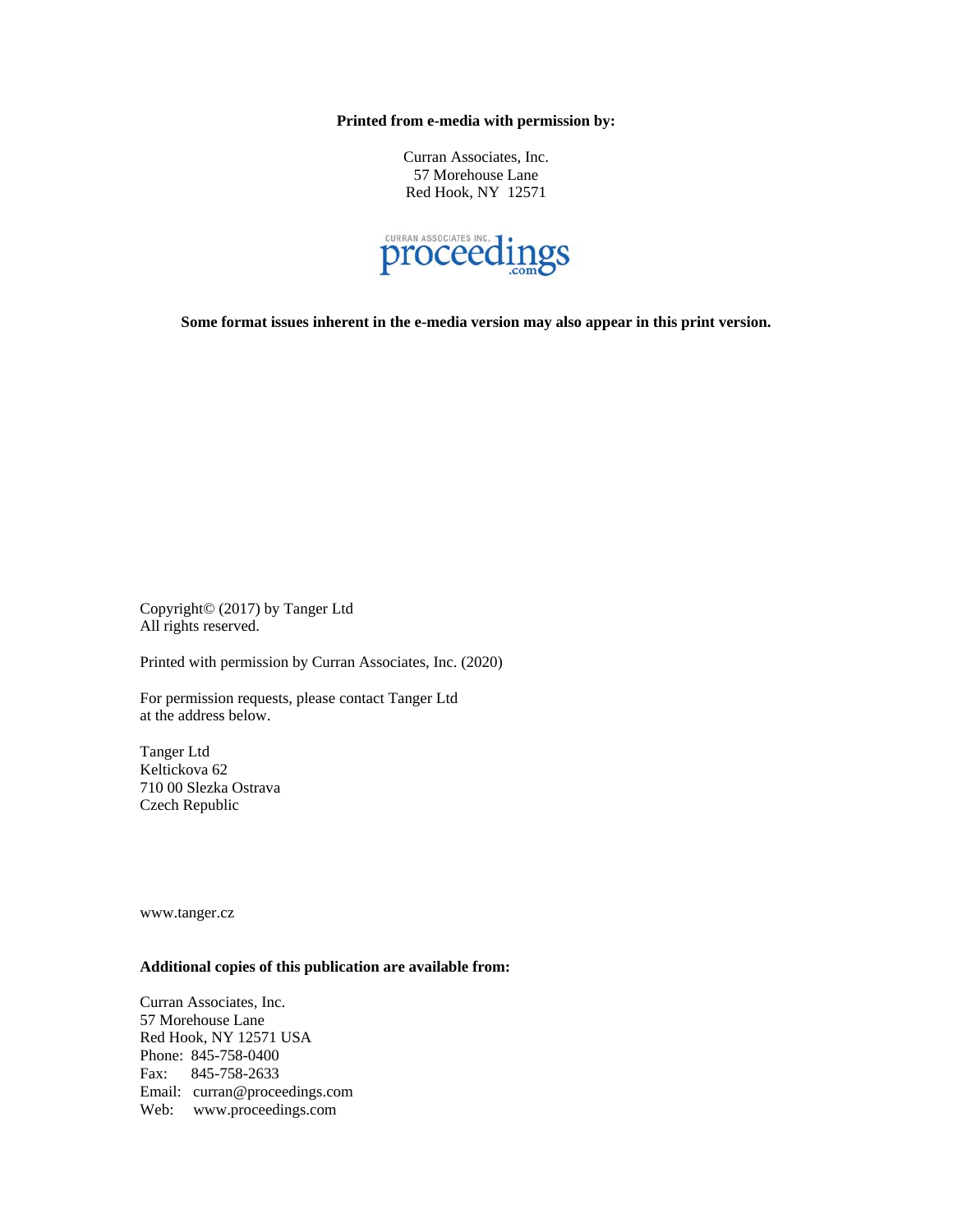## **CONTENT METAL 2017**

| PHYSICAL AND MATHEMATICAL MODELLING OF STEELMAKING PROCESSES IN A VACUUM INDUCTION FURNACE32<br>FALKUS Jan, DROŻDŻ Paweł                                                                                                                                                                                     |
|--------------------------------------------------------------------------------------------------------------------------------------------------------------------------------------------------------------------------------------------------------------------------------------------------------------|
| ON THE RELEVANCE OF MICROSEGREGATION MODELS FOR PROCESS CONTROL IN CONTINUOUS CASTING                                                                                                                                                                                                                        |
| BERNHARD Michael, PRESOLY Peter, BERNHARD Christian, SIX Jakob, ILIE Sergiu                                                                                                                                                                                                                                  |
| INFLUENCE OF OPERATION PARAMETERS ON THE COOLING PERFORMANCE OF WATER-AIR NOZZLES45<br>PREULER Lukas, BERNHARD Christian, ILIE Sergiu, SIX Jakob                                                                                                                                                             |
| QUALITY IMPROVEMENT OF CONTINUOUSLY CAST SPECIAL STEEL BY USING NUMERICAL-OPTIMIZATION MODEL52<br>MAUDER Tomáš, ŠTĚTINA Josef, KLIMEŠ Lubomír, MASARIK Miloš                                                                                                                                                 |
| SOLIDUS, LIQUIDUS AND PERITECTIC TRANSFORMATION TEMPERATURES OF Fe-C-Cr-Ni-Mo BASED ALLOYS 59<br>SMETANA Bedřich, ZLÁ Simona, KAWULOKOVÁ Monika, DROZDOVÁ Ľubomíra, DOBROVSKÁ Jana,<br>KALUP Aleš, ŘEHÁČKOVÁ Lenka, ROSYPALOVÁ Silvie, STROUHALOVÁ Michaela, MICHALEK Karel,<br>JONŠTA Petr, SUŠOVSKÝ Michal |
| TEMPERATURES OF LIQUIDUS, SOLIDUS AND PERITECTIC TRANSFORMATION OF Fe-C-Cr BASED ALLOYS 65<br>DROZDOVÁ Ľubomíra, SMETANA Bedřich, ZLÁ Simona, KALUP Aleš, KAWULOKOVÁ Monika,<br>ROSYPALOVÁ Silvie, ŘEHÁČKOVÁ Lenka, VONTOROVÁ Jiřina, STROUHALOVÁ Michaela                                                   |
| GENERALIZED FINITE DIFFERENCE MODELLING OF SOLIDIFICATION IN CONTINUOUS CASTING PROCESSES71<br>SAUCEDO-ZENDEJO Félix Raymundo, RESÉNDIZ-FLORES Edgar Omar                                                                                                                                                    |
| CHABIČOVSKÝ Martin, HORSKÝ Jaroslav                                                                                                                                                                                                                                                                          |
| SMOLJAN Božo, ILJKIĆ Dario, POMENIĆ Loreta, SMOKVINA HANZA Sunčana, ŠTIC Lovro, BORIĆ Andrej                                                                                                                                                                                                                 |
| COMPARISON OF LIQUIDUS AND SOLIDUS TEMPERATURES OF STEEL CAST INTO INGOTS IDENTIFIED<br>STROUHALOVÁ Michaela, GRYC Karel, SMETANA Bedřich, MICHALEK Karel, SUŠOVSKÝ Michal,<br>SVIŽELOVÁ Jana                                                                                                                |
| KALUP Aleš, DROZDOVÁ, Ľubomíra, ZLÁ Simona, KAWULOKOVÁ Monika, STROUHALOVÁ Michaela,<br>DOBROVSKÁ Jana, SMETANA Bedřich                                                                                                                                                                                      |
| INCREASE THE NITROGEN CONTENT IN CHROMIUM MELT BY OXYGEN-NITROGEN NOZZLES UNDER<br>KURKA Vladislav, JONŠTA Petr, CARBOL Zdeněk, BAŽAN Jiří, SOCHA Ladislav                                                                                                                                                   |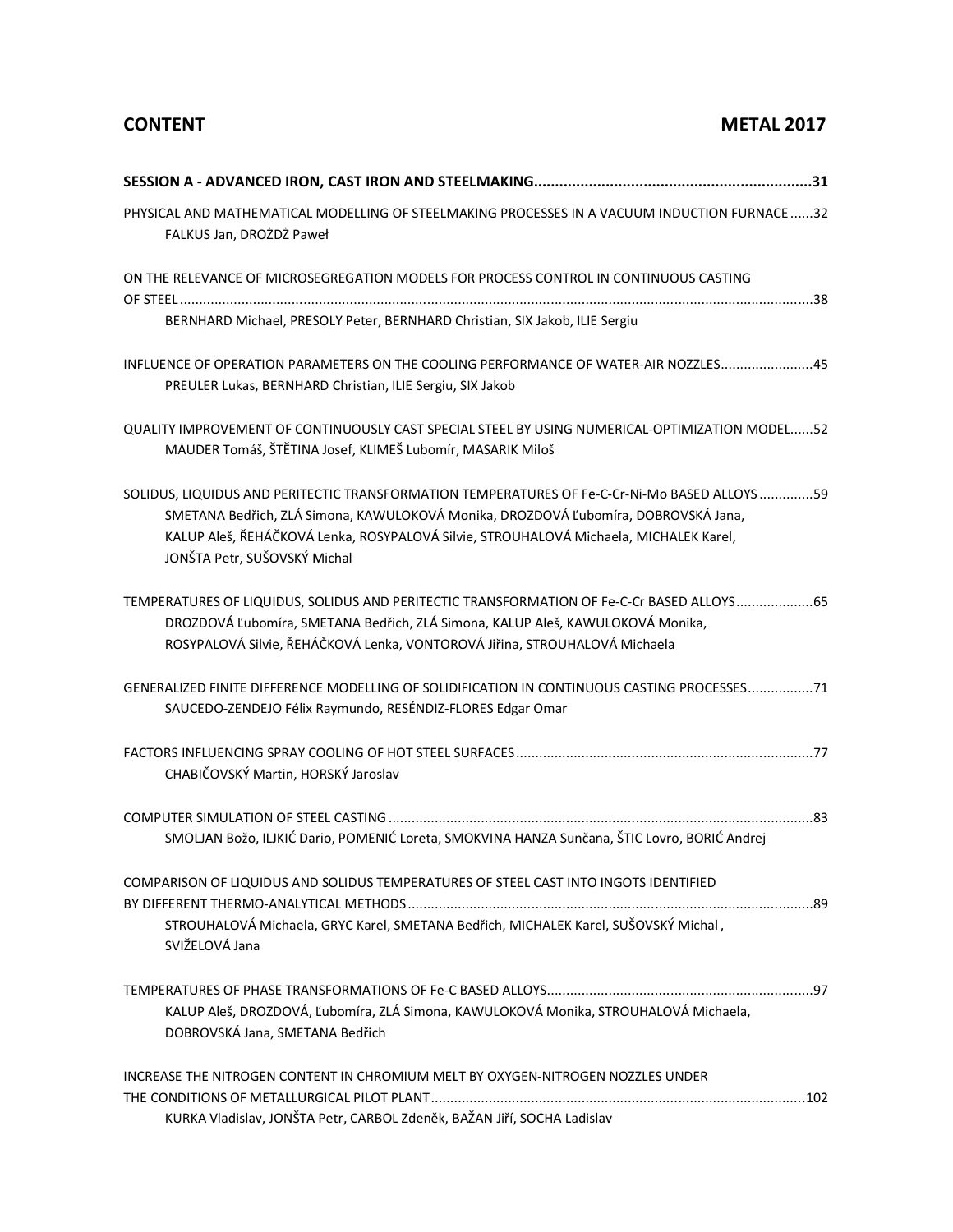| CAUSES OF VARIATION IN PROPERTIES OF CASTINGS CONFORMING TO BS4844: 1986 GRADE 3D HIGH   |  |
|------------------------------------------------------------------------------------------|--|
|                                                                                          |  |
| BHERO Shepherd, MAVHUNGU Steven                                                          |  |
|                                                                                          |  |
| CHEMISTRY, METALLURGY AND MECHANISM OF MICROSTRUCTURAL TRANSFORMATION                    |  |
|                                                                                          |  |
| BHERO Shepherd, NAVARA Erik                                                              |  |
| PHYSICOCHEMICAL PARAMETERS OF CARBON REDUCERS FOR THE FERROSILICON SMELTING PROCESS. 126 |  |
| BIALIK Wojciech, GIL Stanisław, MACHULEC Bolesław                                        |  |
|                                                                                          |  |
| REDUCING THE CONTENT OF HARMFUL SUBSTANCES IN INPUT RAW MATERIALS IN THE BLAST-FURNACE   |  |
|                                                                                          |  |
| BESTA Petr, ČECH Martin                                                                  |  |
|                                                                                          |  |
| INFLUENCE OF HEATING RATE ON THE LIQUIDUS TEMPERATURE MEASURED BY DTA METHOD             |  |
|                                                                                          |  |
| ZLÁ Simona, KAWULOKOVÁ Monika, DROZDOVÁ Ľubomíra, SMETANA Bedřich, DOBROVSKÁ Jana,       |  |
| VONTOROVÁ Jiřina, VÁŇOVÁ Petra, JANALÍKOVÁ Veronika                                      |  |
|                                                                                          |  |
| Agnieszka DULSKA, Jan SZAJNAR                                                            |  |
|                                                                                          |  |
| INFLUENCE OF CERAMIC MOLDS PARAMETERS ON THE QUALITY OF SMALL-SCALE CASTS                |  |
|                                                                                          |  |
| DYDAK Artur, KURDZIEL Piotr, ZABA Krzysztof, PUCHLERSKA Sandra,                          |  |
| <b>SZWACHTA Grzegorz</b>                                                                 |  |
|                                                                                          |  |
| GARCIA H. Jose, MAYOGA V. Alvaro., RUIZ T. Agustín                                       |  |
|                                                                                          |  |
| RECYCLING OF NON-CONFORMING PRODUCTS IN THE FIELD OF MAGNETS PRODUCTION 162              |  |
| HLOSTA Jakub, VALDEROVÁ Alice, ZEGZULKA Jiří, HLAVATÁ Miluše                             |  |
|                                                                                          |  |
| CALCULATION OF THE EFFECT OF OXIDES AGGLOMERATION IN LIQUID STEEL CONTAINING YTTRIUM 168 |  |
| KALISZ Dorota, KUGLIN Kamil, GERASIN Sergiej, ŻAK Paweł L.                               |  |
|                                                                                          |  |
| KOVÁŘ Ladislav                                                                           |  |
|                                                                                          |  |
|                                                                                          |  |
| LIS Teresa, NOWACKI Krzysztof, KANIA Harald, MAŁYSA Tomasz                               |  |
|                                                                                          |  |
|                                                                                          |  |
| MERDER Tomasz, PIEPRZYCA Jacek                                                           |  |
|                                                                                          |  |
| CONTENT OF IRON (II) AND (III) IN DUSTS GENERATED BY PRODUCTION OF IRON ALLOYS194        |  |
| NOWACKI Krzysztof, LIS Teresa, PIESZKO Celina, ŁAKOMY Karolina                           |  |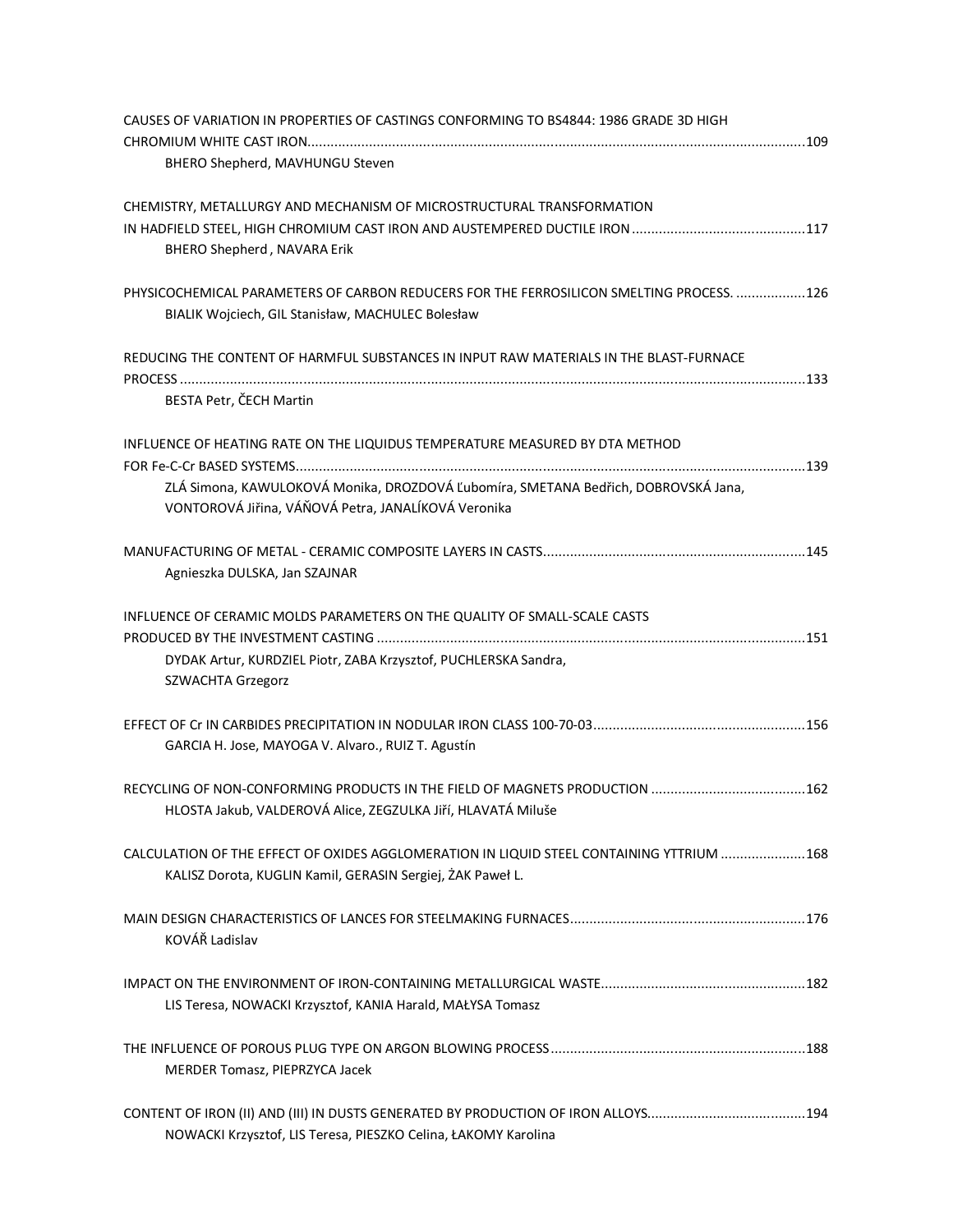| STUDIES ON EXTRACTION OF IRON(III) USING PHOSPHONIUM AND AMMONIUM IONIC LIQUIDS                 |  |
|-------------------------------------------------------------------------------------------------|--|
|                                                                                                 |  |
| <b>POSPIECH Beata</b>                                                                           |  |
| LOCAL REINFORCEMENT TITANIUM CARBIDE TIC TYPE MANUFACTURED IN METHOD OF MOULD CAVITY            |  |
|                                                                                                 |  |
| PRZYSZLAK Natalia, DULSKA Agnieszka, WRÓBEL Tomasz                                              |  |
|                                                                                                 |  |
| DEVELOPMENT AND IMPLEMENTATION OF GRAIN BOUNDARY IDENTIFICATION ALGORITHMS210                   |  |
| ZABA Krzysztof, PUCHLERSKA Sandra, PYZIK Jaroslaw, HOJNY Marcin                                 |  |
|                                                                                                 |  |
| ŘEHÁČKOVÁ Lenka, ROSYPALOVÁ Silvie <sup>1</sup> , DUDEK Rostislav, SMETANA Bedřich, ZLÁ Simona, |  |
| DOBROVSKÁ Jana                                                                                  |  |
| INFLUENCE OF STEEL TREATMENT COURSE AT UNITS OF SECONDARY METALLURGY                            |  |
|                                                                                                 |  |
| SOCHA Ladislav, HUCZALA Tomáš, MICHALEK Karel, KALETA Jaromír, ZWYRTEK Jaroslav                 |  |
|                                                                                                 |  |
|                                                                                                 |  |
| STAWARZ Marcin, NUCKOWSKI Paweł Maciej, DOJKA Malwina                                           |  |
| INFLUENCE OF CASTING SPEED ON CENTERLINE POROSITY FORMATION IN CONTINUOUSLY                     |  |
|                                                                                                 |  |
| SVIŽELOVÁ Jana, TKADLEČKOVÁ Markéta, MICHALEK Karel, STROUHALOVÁ Michaela                       |  |
| STUDIES OF THICK-WALL DUCTILE IRON CASTINGS IN TERMS OF HETEROGENEITY OF THE STRUCTURE          |  |
|                                                                                                 |  |
| SZYKOWNY Tadeusz, TREPCZYŃSKA-ŁENT Małgorzata                                                   |  |
| MODELLING OF SOLIDIFICATION OF CONTINUOUSLY CAST STEEL BILLETS USING FINITE                     |  |
|                                                                                                 |  |
| TKADLEČKOVÁ Markéta, MICHALEK Karel, SVIŽELOVÁ Jana, SATERNUS Mariola,                          |  |
| MERDER Tomasz, PIEPRZYCA Jacek                                                                  |  |
|                                                                                                 |  |
| TREPCZYŃSKA-ŁENT Małgorzata                                                                     |  |
|                                                                                                 |  |
| DESIGN AND DEVELOPMENT OF SIMULATION SOFTWARE FOR INVESTMENT CASTING PROCESS261                 |  |
| ŻABA Krzysztof, HOJNY Marcin, MIZERA Jarosław, SITEK Ryszard,                                   |  |
| PUCHLERSKA Sandra                                                                               |  |
|                                                                                                 |  |
| ŻAK Paweł L., KALISZ Dorota, RĄCZKOWSKI Grzegorz                                                |  |
|                                                                                                 |  |
| GROWTH MODEL OF BI-COMPONENT OXIDE NONMETALLIC INCLUSIONS IN LIQUID STEEL273                    |  |
| KALISZ Dorota, ŻAK Paweł L., GERASIN Sergiej, KUGLIN Kamil                                      |  |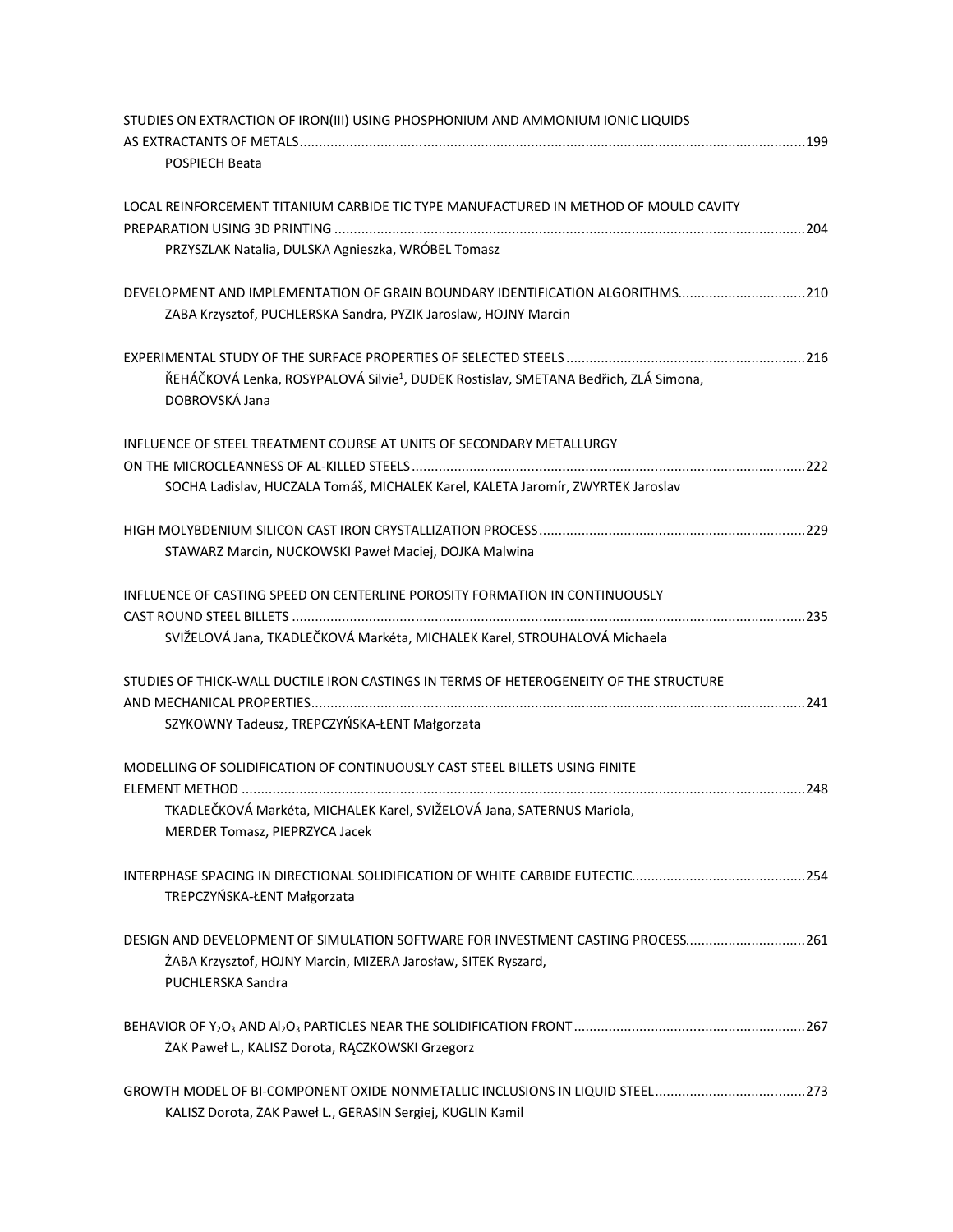| METHODOLOGY FOR DETERMINING DRAWABILITY OF HIGH STRENGTH MATERIALS TO VEHICLES                  |  |
|-------------------------------------------------------------------------------------------------|--|
|                                                                                                 |  |
| HYRCZA-MICHALSKA Monika                                                                         |  |
| POSSIBILITIES OF USING THE ERICHSEN TEST FOR DETERMINATION OF FORMING LIMIT DIAGRAM             |  |
|                                                                                                 |  |
| ŘIHÁČEK Jan, MRŇA Libor, PETERKOVÁ Eva, DVOŘÁK Milan                                            |  |
| OPTIMIZATION OF RETENTION TIME IN REHEATING FURNACE FOR MICROALLOYED STEEL GRADES292            |  |
| PATIL Milind, AISHAHRANI Abdullah, ALMALKI Othman, ALGHADEER Yousuf, ARIKERE Bharath,           |  |
| AKHTAR Jamil, RO KS, SARNA Amitabh                                                              |  |
| MICROSTRUCTURE DEVELOPMENT IN THE PROCESS OF CONTROLLED ROLLING AND COOLING                     |  |
|                                                                                                 |  |
| ŠEVČÁK Vojtěch, SCHINDLER Ivo, RUSZ Stanislav, KAWULOK Petr, TUROŇ Rostislav,<br>TUROŇOVÁ Petra |  |
|                                                                                                 |  |
| KNYCH Tadeusz, SMYRAK Beata, ZASADZIŃSKA Małgorzata, JURKIEWICZ Bartosz,                        |  |
| GNIEŁCZYK Marek, KORDASZEWKI Szymon, GRZEBINOGA Justyna                                         |  |
|                                                                                                 |  |
| JABŁOŃSKA Magdalena Barbara                                                                     |  |
| SIMULATION OF DYNAMIC RECRYSTALLIZATION OF STEELS AND ALLOYS DURING ROLLING AND FORGING         |  |
|                                                                                                 |  |
| KODZHASPIROV Georgii, RUDSKOI Andrei                                                            |  |
|                                                                                                 |  |
| <b>MORAVEC Ján</b>                                                                              |  |
|                                                                                                 |  |
| BAGHIROVA Banovsha, ŠOFER Michal, STRUNG Václav                                                 |  |
|                                                                                                 |  |
| KUNČICKÁ Lenka, KOCICH Radim, JANOVSKÁ Kamila, POLCAR Luboš, VEČEREK Tomáš                      |  |
| RESEARCH ON THE DEFORMABILITY OF M95 BRASS OBTAINED BY CONTINUOUS CASTING PROCESS 344           |  |
| KWAŚNIEWSKI Paweł, KIESIEWICZ Grzegorz, KORDASZEWSKI Szymon, NOWAK Andrzej,                     |  |
| KOWAL Radosław, JURKIEWICZ Bartosz, MAMALA Andrzej, ZASADZIŃSKA Małgorzata, GRZEBINOGA Justyna  |  |
|                                                                                                 |  |
| MOJŽIŠ Milan, RIDZOŇ Martin, BÍLIK Jozef, PARILÁK Ľudovít                                       |  |
|                                                                                                 |  |
| ZWIERZCHOWSKI Maciej                                                                            |  |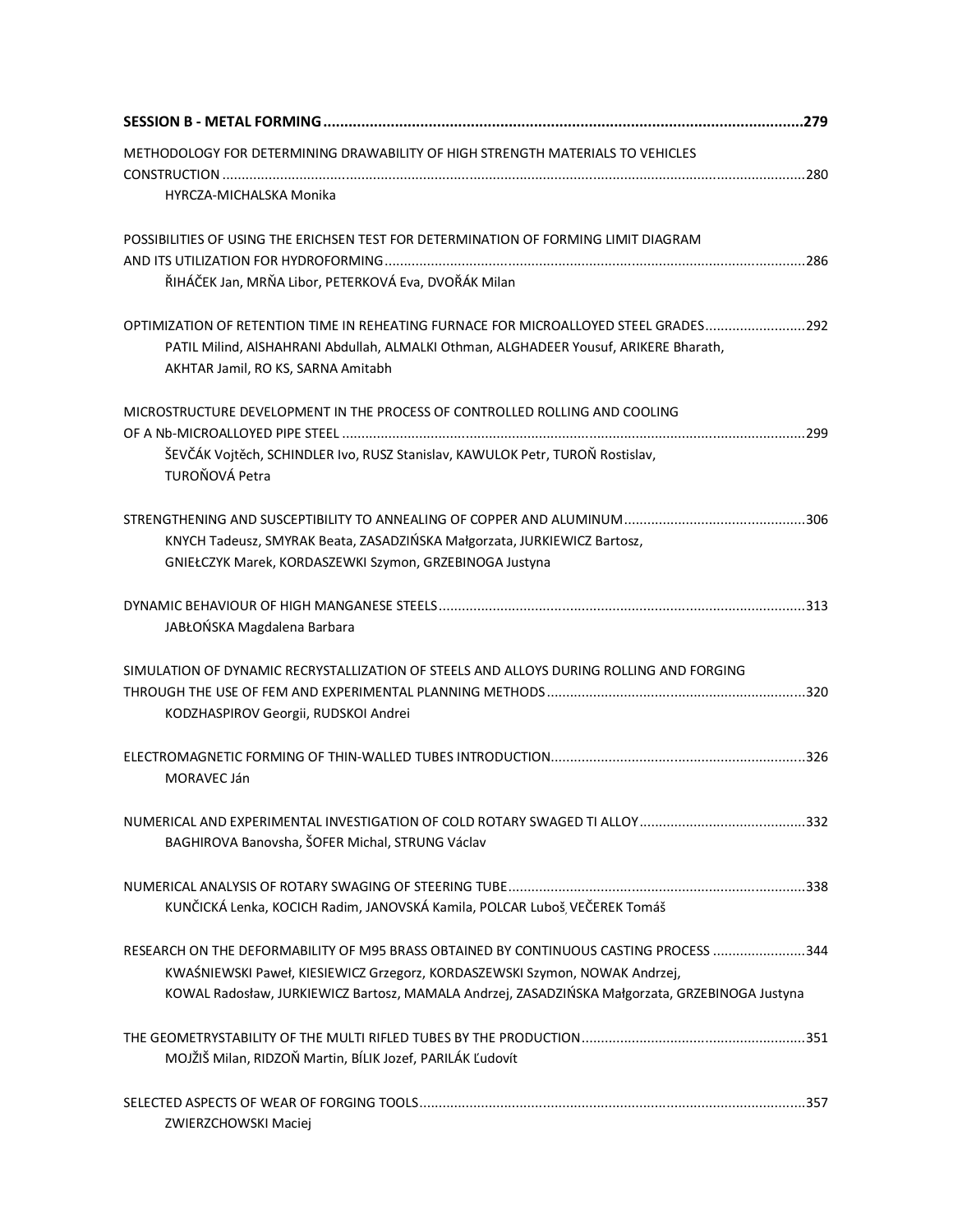| KAWULOK Petr, KEMPNY Michal, SCHINDLER Ivo, KAWULOK Rostislav, SOLOWSKI Zdeněk                                                                                    |  |
|-------------------------------------------------------------------------------------------------------------------------------------------------------------------|--|
| ENERGY DISSIPATION AND INSTABILITY PARAMETER AT HIGH TEMPERATURE FORMING                                                                                          |  |
|                                                                                                                                                                   |  |
| KLIBER JIří, SCHINDLER Ivo, KAWULOK Petr, SEDLÁČEK René                                                                                                           |  |
|                                                                                                                                                                   |  |
| SEILLIER Yann, SCHINDLER Ivo, KAWULOK Rostislav, OPĚLA Petr, TUROŇ Rostislav, JURČA Radek                                                                         |  |
| THE ROLE OF INITIAL STRUCTURE ON TRANSFORMATION KINETICS DURING COOLING OF STEEL C10383                                                                           |  |
| KAWULOK Rostislav, ŠKANDERA David, KAWULOK Petr, SCHINDLER Ivo, RUSZ Stanislav, SOLOWSKI Zdeněk                                                                   |  |
| EFFECT OF HEAT TREATMENT ON THE PROPERTIES OF ALUMINUM ALLOY AGS 6101 AFTER WIRE DRAWING390                                                                       |  |
| MESSAOUDI Salim, ZIDANI Mosbah, BESSAIS Lakhdar, DJIMAOUI Toufik, MATHON Marie Hélène,<br>HELBERT Anne-Laure, BRISSET François, BAUDIN Thierry                    |  |
| THE MICROSTRUCTURE AND PROPERTIES OF MAGNESIUM ALLOYS Mg-Li-Ca AFTER THE PROCESS OF EXTRUSION 396                                                                 |  |
| BEDNARCZYK Iwona, KUC Dariusz, MIKUSZEWSKI Tomasz                                                                                                                 |  |
| CONSTITUTIVE EQUATION TO PREDICT THE FLOW STRESS AND THE PROCESSING MAPS OF THE NI55Cr45 ALLOY401                                                                 |  |
| ŁUKASZEK-SOŁEK Aneta, CHYŁA Piotr, ŚWIĄTONIOWSKI Andrzej, SZOSTAK Janusz                                                                                          |  |
| THERMAL CRACK PROPAGATION DURING HOT ROLLING AND ITS INFLUENCE ON CAST IRON WORK ROLL                                                                             |  |
| DROBNE Matej, KLANČNIK Urška, TERČELJ Milan, FAJFAR Peter                                                                                                         |  |
|                                                                                                                                                                   |  |
| THE CHARACTERISTIC OF DEFORMABILITY OF Ni-Fe SUPERALLOY DURING HIGH-TEMPERATURE DEFORMATION414<br>DUCKI Kazimierz, PŁACHTA Adam, MENDALA Jacek, WOJTYNEK Lilianna |  |
|                                                                                                                                                                   |  |
| DEVELOPMENT OF STRUCTURE OF THE TOOL STEEL EN X160CRMOV 12 1 AFTER FORGING                                                                                        |  |
| GREGER Miroslav, KAWULOK Rostislav, Petržela Jiří, LÁSZLÓ Vladimír, DLUGOŠ Ivan                                                                                   |  |
|                                                                                                                                                                   |  |
| FINITE ELEMENT ANALYSIS OF PRESSURE FORMING OF THIN-WALLED ALUMINUM HEAT EXCHANGERS427                                                                            |  |
| MAMALA Andrzej, GRZEBINOGA Justyna, KWAŚNIEWSKI Paweł, KIESIEWICZ Grzegorz, ŚCIĘŻOR                                                                               |  |
| Wojciech, NOWAK Andrzej, KORDASZEWSKI Szymon, KOWAL Radosław, ZASADZIŃSKA Małgorzata                                                                              |  |
| <b>INFLUENCE OF HOT DEFORMATION ON MICROSTRUCTURE AND PLASTIC PROPERTIES</b>                                                                                      |  |
|                                                                                                                                                                   |  |
| HADASIK Eugeniusz, KUC Dariusz, BEDNARCZYK Iwona                                                                                                                  |  |
|                                                                                                                                                                   |  |
| KASZUBA Marcin, WIDOMSKI Paweł, PIECHOWICZ Łukasz                                                                                                                 |  |
| ANALYSIS OF THE EFFEC OF THE ASYMMETRIC ROLLING PROCESS ON THE DEVELOPMENT                                                                                        |  |
|                                                                                                                                                                   |  |
| KAWAŁEK Anna, MAGIERA Monika, KOCZURKIEWICZ Bartosz, DYJA Henryk, LABER Konrad                                                                                    |  |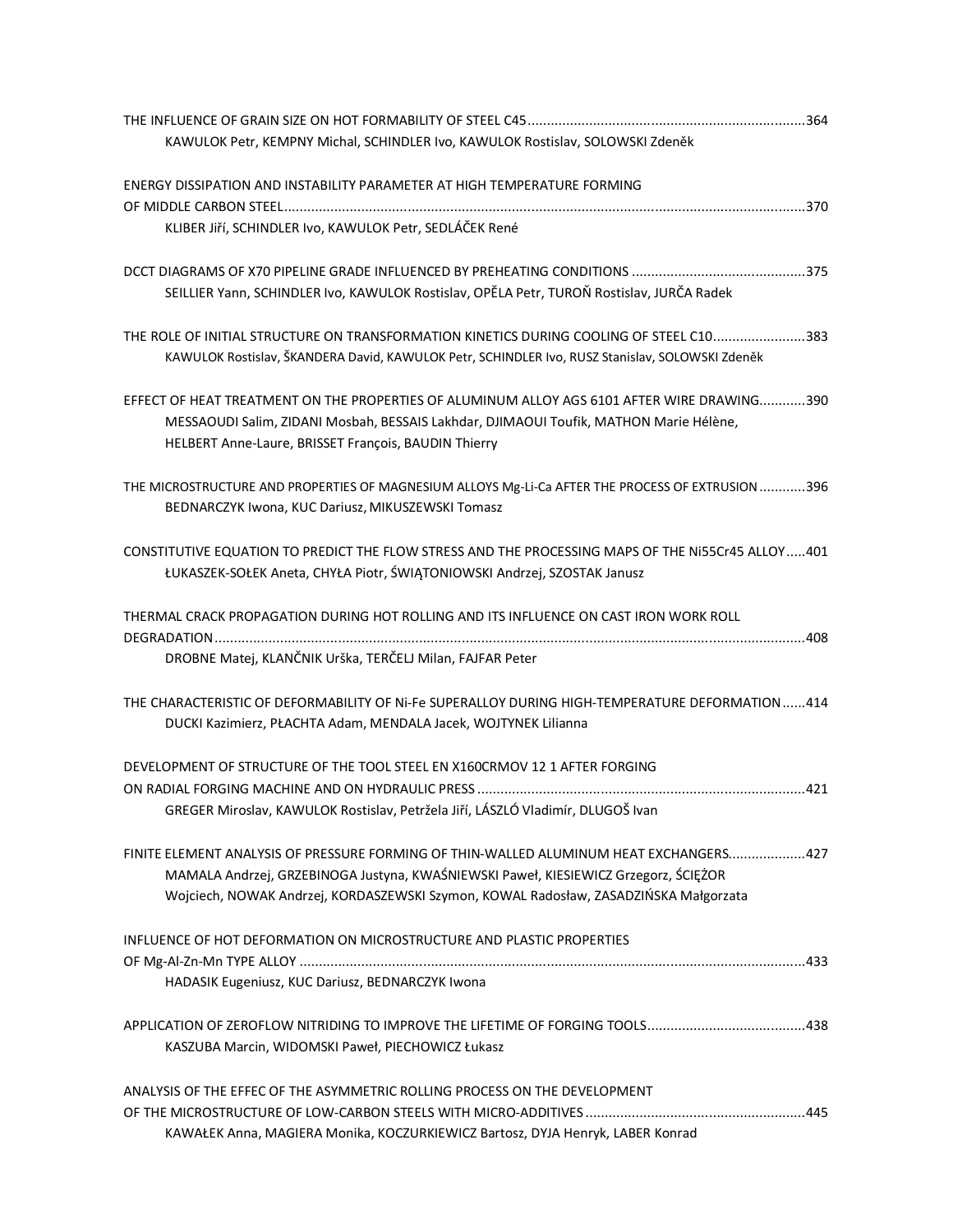| KOREČEK David, SOLFRONK Pavel                                                                                                                                                                 |  |
|-----------------------------------------------------------------------------------------------------------------------------------------------------------------------------------------------|--|
| INFLUENCE OF ANNEALING ON MICROSTRUCTURE AND PROPERTIES OF COLD ROLLED SHEET FROM<br>KUC Dariusz, WOŹNIAK Dariusz, BEDNARCZYK Iwona                                                           |  |
| NUMERICAL MODELLING OF THE TORSION TEST ON THE STD 812 TORSION PLASTOMETER465<br>LABER Konrad, DYJA Henryk, KAWAŁEK Anna                                                                      |  |
| MALINOWSKI Tomasz, PIEJA Tomasz, TRZEPIECINSKI Tomasz, ZABA Krzysztof                                                                                                                         |  |
| EFFECT OF THE UPSETTING RATIO ON WALL THICKNESS DISTRIBUTION IN LONGITUDINAL SECTION OF<br>HYDROMECHANICALLY BULGED AXISYMMETRIC COMPONENTS MADE FROM COPPER TUBES 478<br><b>MIŁEK Tomasz</b> |  |
| SENSITIVITY ANALYSIS OF THE ARTIFICIAL NEURAL NETWORK INPUTS IN A SYSTEM<br>MRZYGŁÓD Barbara, HAWRYLUK Marek, POLAK Sławomir                                                                  |  |
| INFLUENCE OF HOT WORKING AND COOLING CONDITONS ON THE MICROSTRUCTURE AND PROPERTIES<br>NIEWIELSKI Grzegorz, KUC Dariusz, HADASIK Eugeniusz, BEDNARCZYK Iwona                                  |  |
| DETERMINATION OF THE CRITICAL STRAIN FOR THE ONSET OF DYNAMIC RECRYSTALLIZATION OF C45<br>OPĚLA Petr, SCHINDLER Ivo, RUSZ Stanislav, VANČURA Filip                                            |  |
| METHODOLOGY OF THE SPRINGBACK COMPENSATION IN SHEET METAL STAMPING PROCESSES502<br>PAČÁK Tomáš, VALEŠ Michal, TATÍČEK František                                                               |  |
| PIEJA Tomasz, MALINOWSKI Tomasz, HOJNY Marcin, TRZEPIECINSKI Tomasz,<br>NOWOTYNSKA Irena                                                                                                      |  |
| APPLICATION OF COMPLEX MICRO-DIE FOR EXTRUSION OF MICRO-RIVETS FOR MICRO-JOINING 514<br>PRESZ Wojciech, CAKCO Robert                                                                          |  |
| PRESZ Wojciech, CACKO Robert                                                                                                                                                                  |  |
| RUSZ Stanislav, KRAUS Martin, HILŠER Ondřej, ŠVEC Jiří, KEDROŇ Jan, ČÍŽEK Lubomír,<br>DONIČ Tibor, TAŃSKI Tomasz, KREJČÍ Lucie                                                                |  |
| INFLUENCE OF INITIAL STRUCTURE ON STRESS-STRAIN CURVES OF MEDIUM-CARBON STEEL 533<br>RUSZ Stanislav, NĚMEC Josef, SCHINDLER Ivo, OPĚLA Petr, SOLOWSKI Zdeněk                                  |  |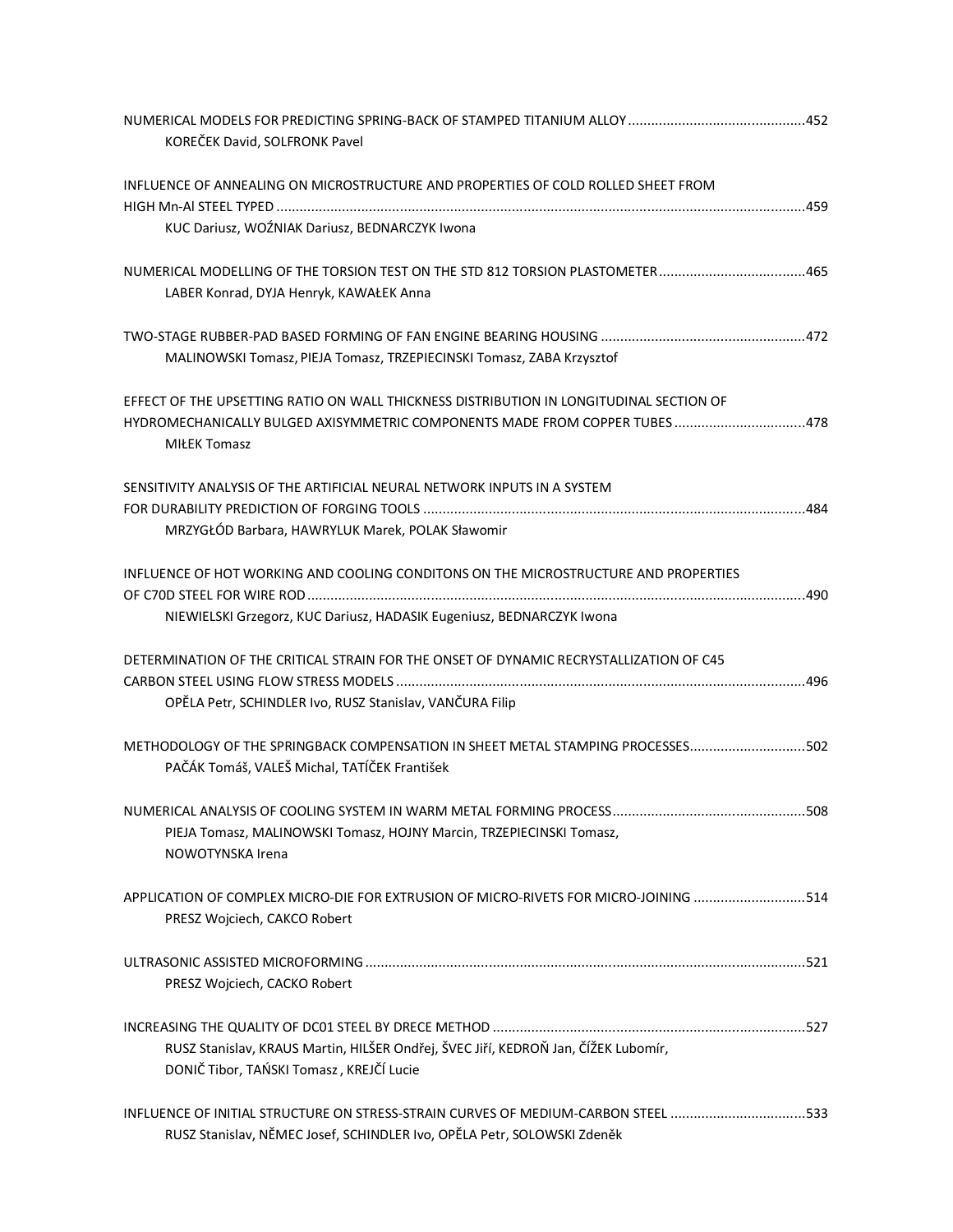| SCHREK Alexander, ŠVEC Pavol                                                            |  |
|-----------------------------------------------------------------------------------------|--|
|                                                                                         |  |
| INFLUENCE OF DEFORMATION ON THE HARDNESS DISTRIBUTION FOR CAR-BODIES MATERIALS 545      |  |
| SOBOTKA Jiří, SOLFRONK Pavel, KOLNEROVÁ Michaela, KOREČEK David                         |  |
|                                                                                         |  |
| PREDICTION OF STRESS-STRAIN CURVE BEHAVIOR OF A MODIFIED NIMONIC 263 SUPERALLOY552      |  |
| KODZHASPIROV Georgii, TERENTYEV Maxim                                                   |  |
|                                                                                         |  |
| EFFECT OF FRICTION ON THE PUNCH FORCE DURING COMBINATION EXTRUSION OF ENAW-1050A        |  |
|                                                                                         |  |
| <b>THOMAS Piotr</b>                                                                     |  |
|                                                                                         |  |
|                                                                                         |  |
| VALEŠ Michal, PAČÁK Tomáš, TATÍČEK František                                            |  |
|                                                                                         |  |
| EFFECT OF THE SPEED OF FEEDSTOCK ON HEAT TRANSFER COEFFICIENT DURING DESCALING          |  |
|                                                                                         |  |
| VOTAVOVÁ Helena, POHANKA Michal                                                         |  |
|                                                                                         |  |
| STUDY OF RECRYSTALLIZATION KINETICS DURING AND AFTER HOT DEFORMATION DEPENDING          |  |
|                                                                                         |  |
| ZHUCHKOVA Tatiana, KOCZURKIEWICZ Bartosz, SHKATOV Valeriy V., MAZUR Igor P.             |  |
|                                                                                         |  |
|                                                                                         |  |
|                                                                                         |  |
|                                                                                         |  |
|                                                                                         |  |
| FAJKOŠ Rostislav, ZIMA Radim, STRNADEL Bohumír                                          |  |
|                                                                                         |  |
|                                                                                         |  |
| TESAŘ JIří, SKÁLA JIří, ŠVANTNER Michal, NOVÁK Matyáš                                   |  |
|                                                                                         |  |
| IDENTIFICATION OF THE DUCTILE FRACTURE AREA OF X70 STEEL FROM DWTT BROKEN SPECIMENS 589 |  |
| SKALNÝ Pavel, PECHA Marek                                                               |  |
|                                                                                         |  |
|                                                                                         |  |
| KUČERA Pavel, MAZANCOVÁ Eva                                                             |  |
|                                                                                         |  |
|                                                                                         |  |
| DI GABRIELE Fosca, LORINCIK Jan, CHOCHOLOUSEK Michal, HOJNA Anna                        |  |
|                                                                                         |  |
|                                                                                         |  |
| SCHMIDOVÁ Eva, CULEK Bohumil, HOJKA Přemysl                                             |  |
|                                                                                         |  |
| STUDY OF THE INFLUENCE TYPE HEAT TREATMENT ON THE HARDNESS OF A GRADIENT MATERIAL       |  |
|                                                                                         |  |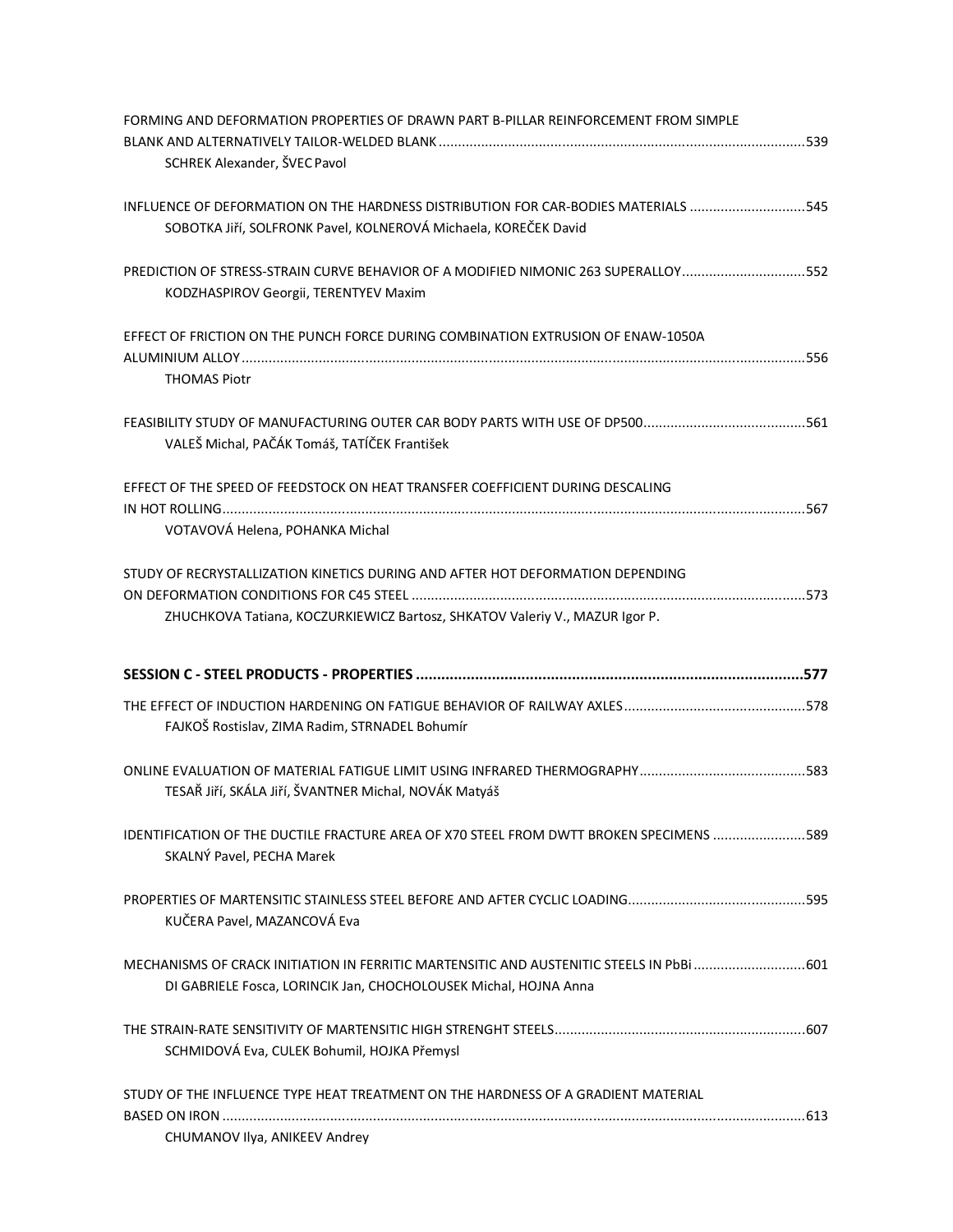| CONTROL OF MICROSTRUCTURE-PROPERTY COMBINATION IN MICROALLOY STEEL FORGINGS BY SELECTION<br><b>SKUBISZ Piotr</b>                                                                       |
|----------------------------------------------------------------------------------------------------------------------------------------------------------------------------------------|
| STRUCTURAL-TEMPORAL FEATURES OF HIGH-RATE DEFORMATION OF HIGH STRENGTH STEELS  623<br>SELYUTINA Nina, PETROV Yuri                                                                      |
| CORRELATION BETWEEN BLASTING WEAR RESISTANCE AND IMPACT TEST ON HADFIELD STEEL 629<br>ŽĎÁNSKÝ Ondřej, KŘÍŽ Antonín, ŠIMEČEK Jiří                                                       |
| KAIJALAINEN Antti, SAASTAMOINEN Ari, HANNULA Jaakko, HEIKKALA Jouko, KESTI Vili,<br>SUIKKANEN Pasi, PORTER David, KÖMI Jukka                                                           |
| KONSTANTINOV Dmitrii, KORCHUNOV Alexey, SHIRYAEV Oleg, EMALEEVA Dinara, CHUKIN Mikhail                                                                                                 |
| IMPROVED PROPERTIES OF STEELS BY SUB-ZERO TREATMENT - CURRENT STATE OF UNDERSTANDING 648<br>JURČI Peter, PTAČINOVÁ Jana, HUDÁKOVÁ Mária, DOMÁNKOVÁ Mária                               |
| MICROSTRUCTURAL EVALUATION OF Cr-V LEDEBURITIC TOOL STEEL AFTER SUB-ZERO TREATMENT AT -140 °C 654<br>ĎURICA Juraj, JURČI Peter, KUSÝ Martin, PTAČINOVÁ Jana, SAHUL Martin, PAŠÁK Matej |
| LIPIŃSKI Tomasz                                                                                                                                                                        |
| HOLEŠINSKÝ Jan, VODÁREK Vlastimil, VOLODARSKAJA Anastasia                                                                                                                              |
| PARTICULARITIES OF CMT/CMTP BRAZE - WELDING PROCESS BETWEEN GALVANIZED STEEL<br>SIMON Natanael, MITELEA Ion, BURCĂ Mircea, UȚU Ion Dragoș                                              |
| MICROSTRUCTURAL EVOLUTION AND MECHANICAL PERFORMANCE OF RESISTANCE SPOT<br>CHABOK Ali, VAN DER AA Ellen, DE HOSSON Jeff, PEI Yutao                                                     |
| STEPNOV Alexey, PAVLOV Artem, BELYAEV Igor, KIREEV Andrei, PRUSOV Evgeny                                                                                                               |
| CHARACTERISTICS OF OXIDES ON A PRE-STRESSED T91 STEEL EXPOSED TO LIQUID LEAD-BISMUTH EUTECTIC688<br>DI GABRIELE Fosca, LORINCIK Jan, HALODOVA Patricie, DUCHON Jan, HOJNA Anna         |
| ERİŞİR Ersoy, BİLİR Oğuz Gürkan, ARARAT Özge                                                                                                                                           |
| Dinu SIMIONESCU, Ion MITELEA, Mircea BURCĂ                                                                                                                                             |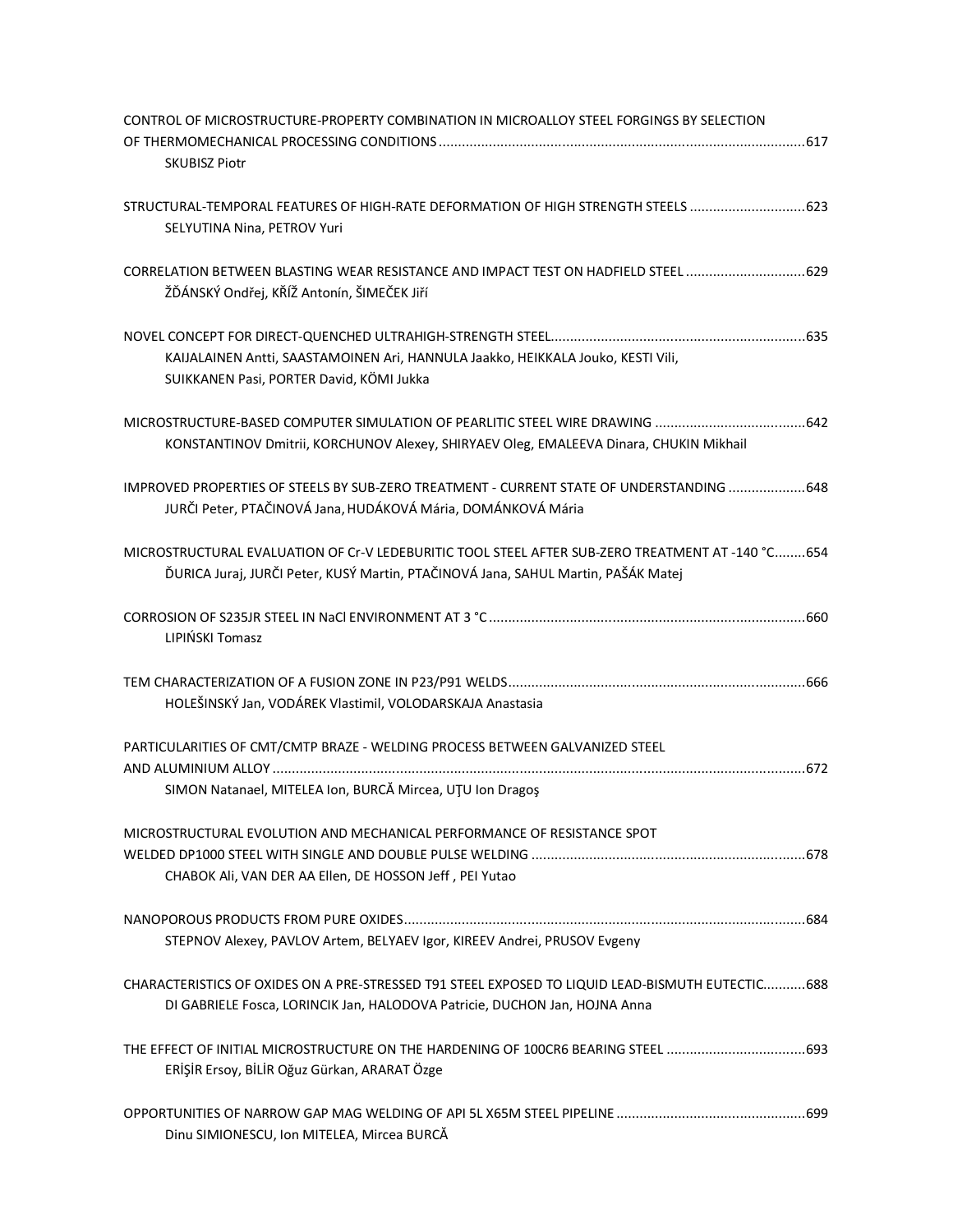| TAILORING OF MECHANICAL PROPERTIES OF AISI 410 MARTENSITIC STAINLESS STEEL THROUGH TEMPERING 705<br>GODBOLE Kirtiratan, PANIGRAHI Bharat B., DAS Chittaranjan |  |
|---------------------------------------------------------------------------------------------------------------------------------------------------------------|--|
| STUDY OF THE STRUCTURE AND PROPERTIES OF A HOLLOW INGOT OBTAINED BY THE ELECTRO SLAG                                                                          |  |
|                                                                                                                                                               |  |
| CHUMANOV Ilya, ANIKEEV Andrey                                                                                                                                 |  |
| TGBJ -THREE GRAIN BOUNDARY JUNCTION - SOLUTION FOR COPPER PLATES NICKEL COATED                                                                                |  |
|                                                                                                                                                               |  |
| <b>OLARU Paul</b>                                                                                                                                             |  |
| AN OVERVIEW OF SIGMA PHASE FORMATION IN 317L GRADE AUSTENITIC STAINLESS STEEL719                                                                              |  |
| ALTIERI Welder, FALDINI Sonia, VATAVUK Jan                                                                                                                    |  |
|                                                                                                                                                               |  |
|                                                                                                                                                               |  |
| BAŃKOWSKI Damian, SPADŁO Sławomir                                                                                                                             |  |
|                                                                                                                                                               |  |
| THE QUENCHING - TEMPERING HEAT TREATAMENT AND CAVITATION EROSION RESISTANCE OF NODULAR                                                                        |  |
|                                                                                                                                                               |  |
| BENA Traian, MITELEA Ion, BORDEASU Ilare, UTU Ion Dragos, CRACIUNESCU Corneliu Marius                                                                         |  |
| DETERMINATION OF FRACTURE TOUGHNESS OF METALLIC MATERIALS USING ROUND BAR SPECIMEN 737<br>BOZKURT Fatih, SCHMIDOVÁ Eva                                        |  |
|                                                                                                                                                               |  |
| BULÍN Tomáš, ŠVÁBENSKÁ Eva, HAPLA Miroslav, ONDRŮŠEK Čestmír, SCHNEEWEISS Oldřich                                                                             |  |
|                                                                                                                                                               |  |
| FATIGUE CHARASTERISTICS OF STEELS USED FOR POWER PLANT PARTS - P92 AND 15CH2NMFA STEEL 749                                                                    |  |
| VOLÁK Josef, BUNDA Zbyněk, MENTL Václav, MACH Josef, ŠTĚPÁNEK Martin                                                                                          |  |
|                                                                                                                                                               |  |
|                                                                                                                                                               |  |
| CONSTANTINESCU Dan, CÂRLAN Beatrice Adriana, SOHACIU Mirela                                                                                                   |  |
| THE INFLUENCE OF CARBON ADDITION ON UPSETTING CHARACTERISTICS OF POROUS COMPONENTS                                                                            |  |
|                                                                                                                                                               |  |
| DEPCZYŃSKI Wojciech                                                                                                                                           |  |
|                                                                                                                                                               |  |
| APPLICATION OF THE IMAGE CORRELATION SYSTEM TO DETERMINE THE MECHANICAL PROPERTIES                                                                            |  |
|                                                                                                                                                               |  |
| DOMAŃSKI Tomasz                                                                                                                                               |  |
|                                                                                                                                                               |  |
| ELECTROCHEMICAL NOISE MEASUREMENTS FOR CHARACTERIZATION OF PATINA RUST                                                                                        |  |
| EREMIAS Boleslav, TUREK Libor                                                                                                                                 |  |
|                                                                                                                                                               |  |
| STRENGTH PROPERTIES AND FRACTURE TOUGHNESS OF HIGH STRENGTH HARDOX-400 STEEL                                                                                  |  |
|                                                                                                                                                               |  |
| FURMAŃCZYK Piotr, PAŁA Robert, DZIOBA Ihor                                                                                                                    |  |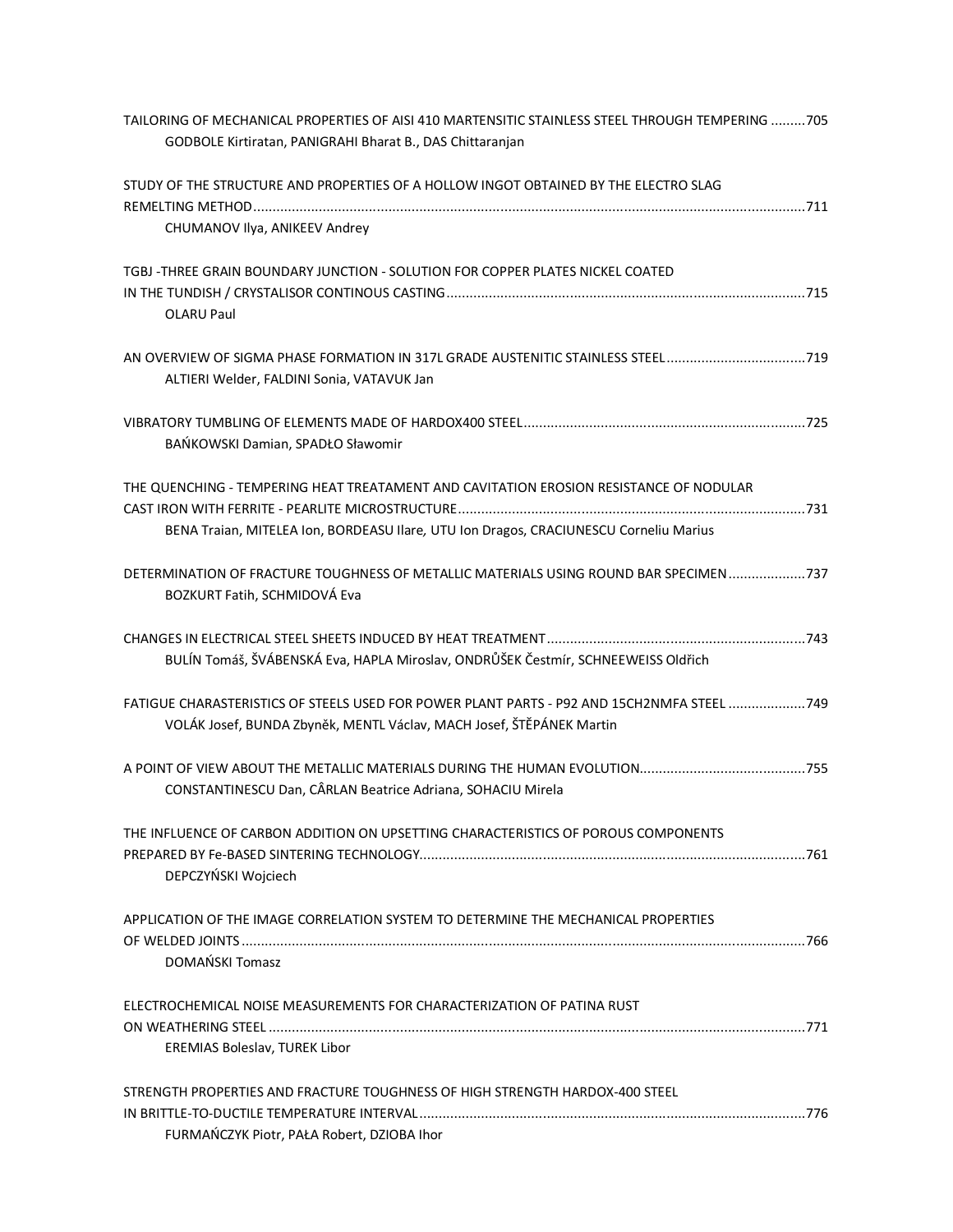| INVESTIGATION OF CHEMICAL COMPOSTITION AND MATERIAL STRUCTURE INFLUENCE ON MECHANICAL                    |  |
|----------------------------------------------------------------------------------------------------------|--|
|                                                                                                          |  |
| GABETS Aleksandr V., MARKOV Andrei M., GABETS Denis A., KOMAROV Pavel,                                   |  |
| CHERTOVSKIKH Evgeniy O.                                                                                  |  |
|                                                                                                          |  |
| GWOŹDZIK Monika, KULESZA Sławomir, BRAMOWICZ Mirosław                                                    |  |
|                                                                                                          |  |
| DYNAMIC LOAD AND THE PLASTIC DEFORMATION OF WELDS MADE WITH MICRO-JET COOLING795<br><b>HADRYŚ Damian</b> |  |
|                                                                                                          |  |
| JANDOVA Andrea, KUCEROVA Ludmila, RUBESOVA Katerina                                                      |  |
| EFFECT OF THE COOLING RATE AFTER SEMI-SOLID PROCESSING ON THE RESULTING MICROSTRUCTURE                   |  |
|                                                                                                          |  |
| JIRKOVÁ Hana, RUBEŠOVÁ Kateřina, PEKOVIĆ Michal, OPATOVÁ Kateřina, MAŠEK Bohuslav                        |  |
| THE EFFECT OF HEAT TREATMENT PARAMETERS ON CREEP CHARACTERISTICS                                         |  |
|                                                                                                          |  |
| JUNAK Grzegorz, CIEŚLA Marek, FINDZIŃSKI Rafał                                                           |  |
| COMPARISON OF PROPERTIES OF STEEL 100Cr6 AND C56E2 IN THE PROCESS OF MACHINING819                        |  |
| STANČEKOVÁ Dana, KAMENÍK Roman, SAPIETOVÁ Alžbeta, PILC Jozef, ZLÁMAL Tomáš, CAIS Jaromír                |  |
| EFFECT OF HIGH PRESSURE HYDROGEN ENVIRONMENT ON FATIGUE CRACK GROWTH RATE PROPERTIES                     |  |
|                                                                                                          |  |
| KANDER Ladislav, STEJSKALOVÁ Šárka, ČÍŽEK Petr                                                           |  |
| DESIGN AND INDUSTRIAL VERIFICATION OF THE CHEMICAL COMPOSITION OF MOULD POWDERS                          |  |
|                                                                                                          |  |
| KANIA Harald, LIS Teresa, NOWACKI Krzysztof, SATERNUS Mariola                                            |  |
| EVALUATION OF THE CHARPY IMPACT MACHINE CALIBRATION DATA IN THE TESTING LABORATORIES838                  |  |
| KLAPUT Pavel, VYKYDAL David, KOLUCH Radim                                                                |  |
| PARAMETERS OF RESISTANCE SPOT WELDING OF DC06 STEEL AND THEIR HEAT INFLUENCE844                          |  |
| KOLAŘÍK Ladislav, FOREJTOVÁ Lucie, KOLAŘÍKOVÁ Marie, KOVANDA Karel, VONDROUŠ Petr, SOVA Jan              |  |
| SERVICE LIVE OF WELDING ELEKTRODES AT RESISTANCE WELDING OF ZINC COATED STEELS WITH NIT LAYER 850        |  |
| KOLAŘÍKOVÁ Marie, FOREJTOVÁ Lucie, KOLAŘÍK Ladislav                                                      |  |
|                                                                                                          |  |
| USE OF MICRO-TENSILE TESTS RESULTS FOR IMPROVEMENT OF FEM SIMULATION OF STEEL WELD 856                   |  |
| KONOPÍK Pavel, DŽUGAN Jan, URBÁNEK Miroslav, RUND Martin, PROCHÁZKA Radek                                |  |
| MULTISCALE COMPUTER SIMULATION OF METASTABLE STEEL ROD DRAWING BY USING STATISTICAL                      |  |
|                                                                                                          |  |
| KONSTANTINOV Dmitrii, BZOWSKI Krzysztof, KORCHUNOV Alexey, KUZNETSOVA Alla, SHIRYAEV Oleg                |  |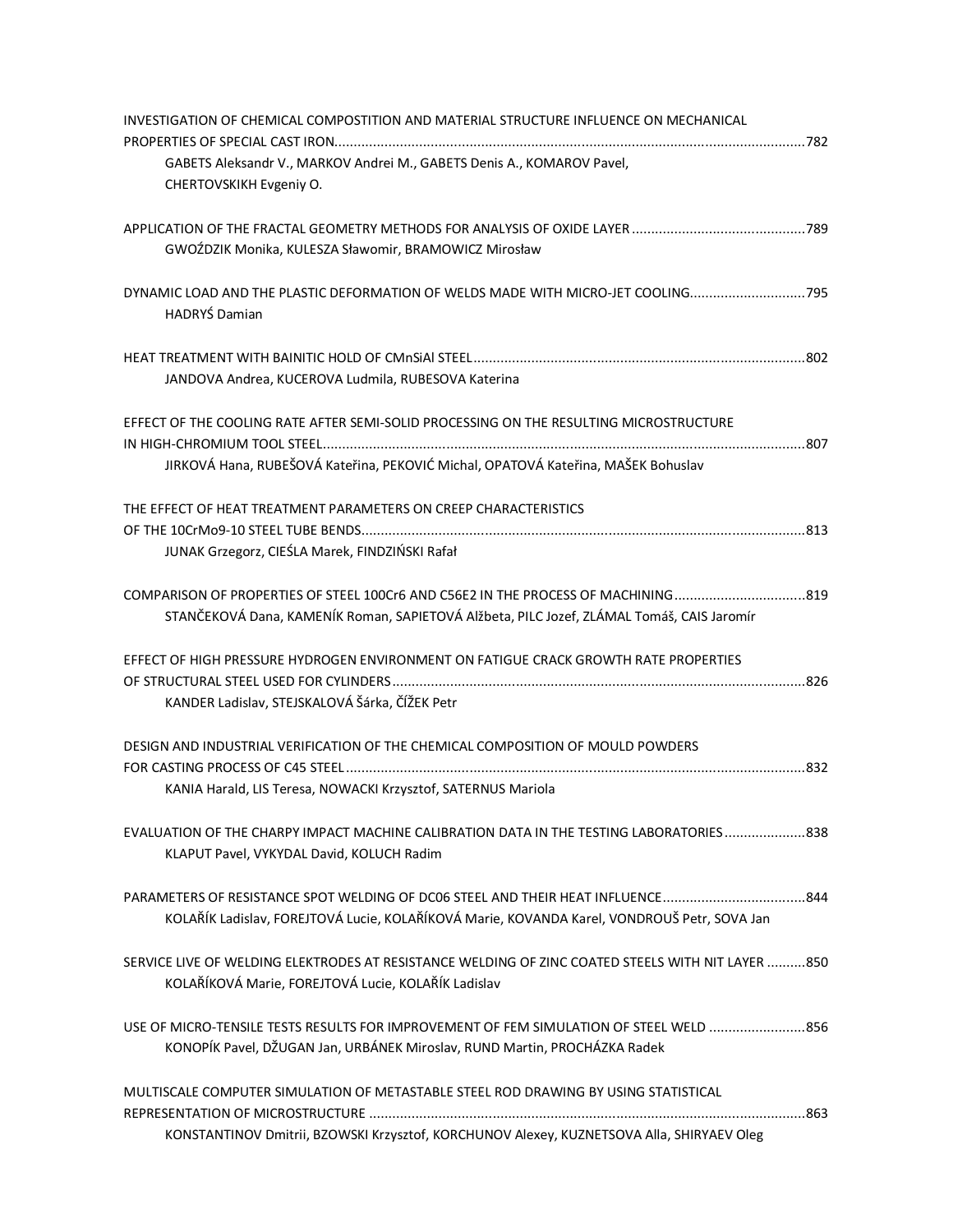| ASSESSING THE EFFECT OF MINERAL OIL-BASED CUTTING FLUID ON THE TOOL WEAR IN FACE TURNING870<br>OZIMINA Dariusz, KOWALCZYK Joanna, MADEJ Monika, NOWAKOWSKI Łukasz |  |
|-------------------------------------------------------------------------------------------------------------------------------------------------------------------|--|
| NUMERICAL ESTIMATION OF THE INFLUENCE OF HEAT SOURCES RELATIVE ARRANGEMENT IN LASER-ARC                                                                           |  |
| <b>KUBIAK Marcin</b>                                                                                                                                              |  |
| PROPERTIES AND MICROSTRUCTURE OF WELDMENTS MADE OF NEW AUSTENITIC STEELS AFTER                                                                                    |  |
| KUBOŇ Zdeněk, PEKAŘOVÁ Lenka                                                                                                                                      |  |
| THE COMPARISON OF HYDROGEN DIFFUSION CHARACTERISTICS IN DIFFERENT KINDS OF TRIP STEELS888<br>KULOVÁ Taťána, SOJKA Jaroslav, VÁŇOVÁ Petra, SOZAŃSKA Maria          |  |
| FEM NUMERICAL ANALYSIS OF THERMAL FIELD DISTRIBUTION AND EXPERIMENTAL STUDY                                                                                       |  |
| KURP Piotr, BANAK Rafał, MULCZYK Krystian, ZRAK Andrej                                                                                                            |  |
| MODELING OF MICROSTRUCTURE EVOLUTION IN MULTI-STAGE HAMMER FORGING AND FAN COOLING                                                                                |  |
| SKUBISZ Piotr, MUSZKA Krzysztof, LISIECKI Łukasz, MAJTA Janusz                                                                                                    |  |
| CELLULAR AUTOMATA MODEL OF CARBONITRIDE PRECIPITATION PROCESS TO SIMULATE IMAGE OF                                                                                |  |
| MARYNOWSKI Przemysław, ADRIAN Henryk, GŁOWACKI Mirosław, WOŹNY Krzysztof                                                                                          |  |
|                                                                                                                                                                   |  |
| MAJTÁS Dušan, MÁCOVÁ Petra, KREISLOVÁ Kateřina, PŘÍHODA Jiří                                                                                                      |  |
|                                                                                                                                                                   |  |
| MAZANCOVÁ Eva, SAKSL Karel, KUČERA Pavel                                                                                                                          |  |
| MODELING CONDITIONS SUITABLE FOR INITIATION OF STRESS CORROSION CRACKING IN THE HEAT                                                                              |  |
| MAREŠ Vratislav, BYSTRIANSKÝ Jaroslav, KRAUS Martin                                                                                                               |  |
| TECHNOLOGICAL PARTICULARITIES REGARDING MANUAL METAL ARC WELDING USING PULSED CURRENT                                                                             |  |
| BURCA Mircea, LUCACIU Ioan, MAGDA Aurelian                                                                                                                        |  |
| EFFECT OF TITANIUM ON THE WELDABILITY OF THERMOMECHANICALLY ROLLED HIGH-STRENGTH                                                                                  |  |
| MOURUJÄRVI Juho, TIHINEN Sakari, MEHTONEN Saara, LAHTINEN Teemu, VILACA Pedro,<br>KAIJALAINEN Antti, PORTER David, KÖMI Jukka                                     |  |
|                                                                                                                                                                   |  |
| OLEJARCZYK-WOŻEŃSKA Izabela, MRZYGŁÓD Barbara, GIĘTKA Tomasz, KOWALSKI Adam,<br>Adrian Henryk                                                                     |  |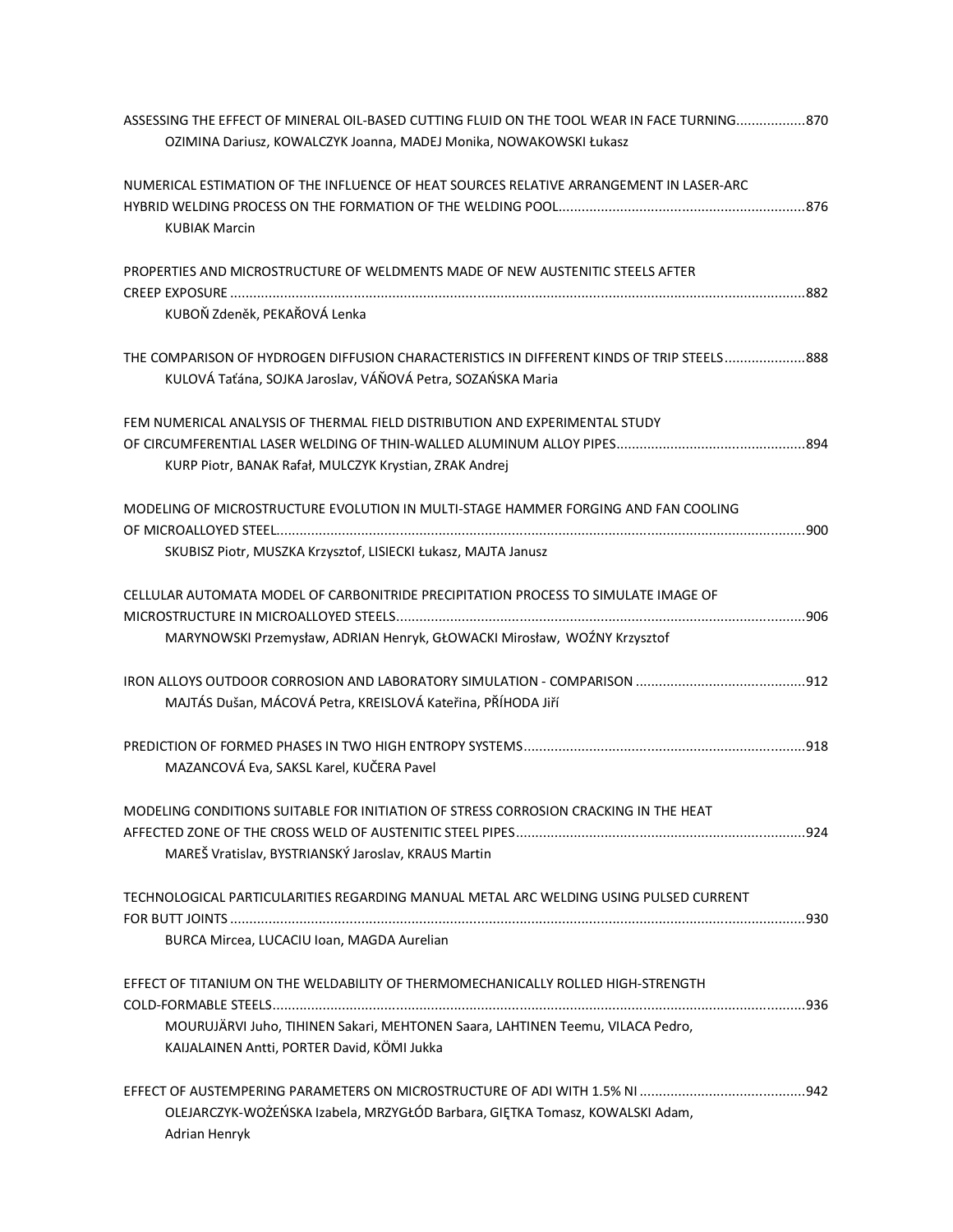| THE EFFECT OF V-CARBIDES PRECIPITATION ON TENSILE AND FATIGUE PROPERTIES OF HEAT                                                                                                                                                              |  |
|-----------------------------------------------------------------------------------------------------------------------------------------------------------------------------------------------------------------------------------------------|--|
| OLINA Anna, PÍŠKA Miroslav                                                                                                                                                                                                                    |  |
| EVALUATION OF CHOSEN PARAMETERS OF SURFACE ROUGHNESS (MICROGEOMETRY)<br>ON THE SAMPLES FROM STAINLESS STEEL 316L AND MANUFACTURED BY THE ADDITIVE TECHNOLOGY SLM956<br>PAGÁČ Marek, MALOTOVÁ Šárka, ZLÁMAL Tomáš, PETRŮ Jana, KRATOCHVÍL Jiří |  |
| THE STUDY OF MECHANICAL PROPERTIES STAINLESS STEEL 316L AFTER PRODUCTION FROM<br>METAL POWDER WITH USING ADDITIVE TECHNOLOGY AND BY METHOD SELECTIVE LASER MELTING962<br>PAGÁČ Marek, HAJNYŠ Jiří, PETRŮ Jana, ZLÁMAL Tomáš, ŠOFER Michal     |  |
| INFLUENCE OF AUSTENITIZING TEMPERATURE ON MICROSTRUCTURE AND KINETICS GROWTH<br>PARILÁK Ľudovít, BEKEČ Pavel, BERAXA Pavol                                                                                                                    |  |
| PROPERTIES OF LOW CARBON HIGH MANGANESE STEEL AFTER COLD ROLLING AND ANNEALING 973<br>PODANY Pavel, DUCHEK Michal                                                                                                                             |  |
| FATIGUE BEHAVIOUR OF POWDER STEEL SPECIMENS MADE BY SELECTIVE LASER MELTING 979<br>POKLUDA Jaroslav, HORNÍKOVÁ Jana, PÍŠKA Miroslav, ŠANDERA Pavel                                                                                            |  |
| RIEMSCHNEIDER Eduard, BORDEAȘU Ilare, MITELEA Ion, UȚU Ion Dragoș                                                                                                                                                                             |  |
| EFFECT OF LONG-TERM AGEING AT 475 °C ON PROPERTIES AND MICROSTRUCTURE OF CUSTOM 465 STEEL991<br>ROŽNOVSKÁ Gabriela, VODÁREK Vlastimil, KUBOŇ Zdeněk                                                                                           |  |
| MICROSTRUCTURE OF DISSIMILAR JOINTS BETWEEN DUPLEX STAINLESS STEEL AND LOW ALLOYED STEEL 997<br>URLAN Sorin Dumitru, KARANCSI Olimpiu, MITELEA Ion, BURCĂ Mircea                                                                              |  |
| COMPUTER ANALYSIS OF STRESS AND DEFORMATIONS IN LASER WELDED T-JOINT AT DIFFERENT<br>PIEKARSKA Wiesława, SATERNUS Zbigniew, KUBIAK Marcin, DOMAŃSKI Tomasz, GOSZCZYŃSKA-<br>KRÓLISZEWSKA Dorota                                               |  |
| THE INFLUENCE OF STRUCTURAL MATERIALS SELECTION ON THE PROPER OPERATION OF THE VEHICLE<br>PERUŃ Grzegorz, STANIK Zbigniew, BĄKOWSKI Henryk                                                                                                    |  |
|                                                                                                                                                                                                                                               |  |
| THE MEASUREMENT OF LONGITUDINAL DEFORMATION OF MINIATURE TEST SPECIMENS1015<br>ŠTĚPÁNEK Martin, ZAHÁLKA Martin, MACH Josef, MENTL Václav, BUNDA Zbyněk, VOLÁK Josef                                                                           |  |
| MICROSTRUCTURE CHARACTERISTICS OF CP STEEL AND TRIP STEEL LASER WELDED JOINTS 1020<br>ŠVEC Pavol, SCHREK Alexander                                                                                                                            |  |
| VÁŇOVÁ Petra, SOJKA Jaroslav, KULOVÁ Taťána, KONEČNÁ Kateřina, BRUCHÁČEK Adam, MATÝSEK Dalibor                                                                                                                                                |  |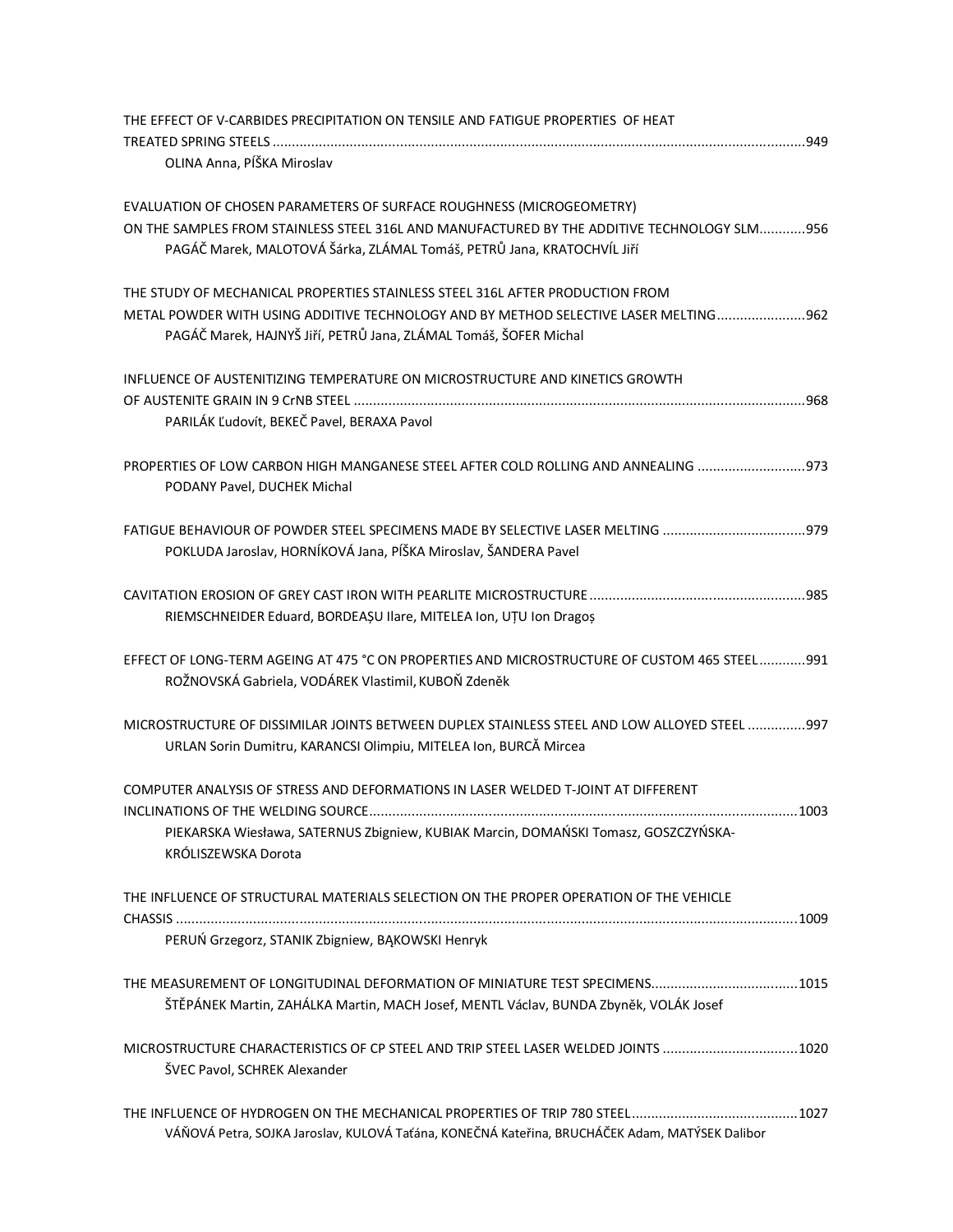| WEGRZYN Tomasz, SZCZUCKA-LASOTA Bożena, KRZYSZTOFORSKI Michał, STANIK Zbigniew |  |
|--------------------------------------------------------------------------------|--|

| THE INFLUENCE OF THE NONCONVENTIONAL TREATMENT IN MAGNETIC FIELD ON THE SUPERFICIAL                                                                                                                                                       |  |
|-------------------------------------------------------------------------------------------------------------------------------------------------------------------------------------------------------------------------------------------|--|
| PAPADATU Carmen Penelopi                                                                                                                                                                                                                  |  |
| THERMOGRAPHIC METHODS OF DIAGNOSTIC AND INSPECTION FOR LASER WELDING TECHNOLOGIES 1047<br>ŠVANTNER Michal, SKÁLA Jiří, TESAŘ Jiří, MARTAN Jiří, FRANC Aleš                                                                                |  |
| DEVELOPMENT OF THE BULGE TEST EQUIPMENT FOR MEASURING MECHANICAL PROPERTIES OF THIN FILMS1053<br>HOLZER Jakub, PIKÁLEK Tomáš, BUCHTA Zdeněk, LAZAR Josef, TINOCO Hector A., CHLUPOVÁ Alice,<br><b>KRUML Tomáš</b>                         |  |
|                                                                                                                                                                                                                                           |  |
| JEDRZEJCZYK Dariusz, SZŁAPA Ilona, SKOTNICKI Wojciech, WAŚ-SOLIPIWO Joanna, JURASZ Zbigniew                                                                                                                                               |  |
| THE INFLUENCE OF PREPARATION OF THE SURFACE LAYER OF GREY CAST IRON PARTS ON THE MECHANICAL<br>SKOTNICKI Wojciech, JĘDRZEJCZYK Dariusz, SZŁAPA Ilona                                                                                      |  |
| KREISLOVÁ Kateřina, BARTÁK Zdeněk, MRÁZEK Jiří                                                                                                                                                                                            |  |
| DUPLEX TREATMENT OF PLASMA NITRIDING AND MANGANESE PHOSPHATING OF 42CrMo4 STEEL<br>KUSMIČ David, ČECH Ondřej, FALTEJSEK Petr                                                                                                              |  |
| INFLUENCE OF THE CARBONITRIDING TO CHANGE THE SURFACE TOPOGRAPHY OF 16MnCr5 STEEL1085<br>DOBROCKÝ David, POKORNÝ Zdeněk, STUDENÝ Zbyněk, ŠURLÁKOVÁ Mária                                                                                  |  |
| STUDENY Zbynek, SURLAKOVA Maria, CHLEBINOVA Lenka                                                                                                                                                                                         |  |
| INVESTIGATION OF SOLUTION PH EFFECT ON SURFACE MODIFICATION OF TIO2 THIN FILMS1098<br>ERTUĞRUL Güldane, EMIN Saim Mustafa, VALANT Matyaj, OKUYUCU Hasan                                                                                   |  |
| MICROSTRUCTURE AND PROPERTIES OF HEAT-AFFECTED HVOF SPRAYED HASTELLOY C-276 COATING1104<br>HOUDKOVÁ Šárka, VOSTŘÁK Marek, ČESÁNEK Zdeněk, GLANC Aleš, SMAZALOVÁ Eva                                                                       |  |
| PÁLENÍKOVÁ Lucie, KLAKURKOVÁ Lenka, REMEŠOVÁ Michaela, ROČŇÁKOVÁ Ivana                                                                                                                                                                    |  |
| THE ROLE OF MICROSTRUCTURE ON WETTABILITY OF PLASMA SPRAYED YTTRIA STABILIZED ZIRCONIA COATINGS1116<br>KOMAROV Pavel, ČELKO Ladislav, REMEŠOVÁ Michaela, SKOROKHOD Ksenia, JECH David,<br>KLAKURKOVÁ Lenka, SLÁMEČKA Karel, MUŠÁLEK Radek |  |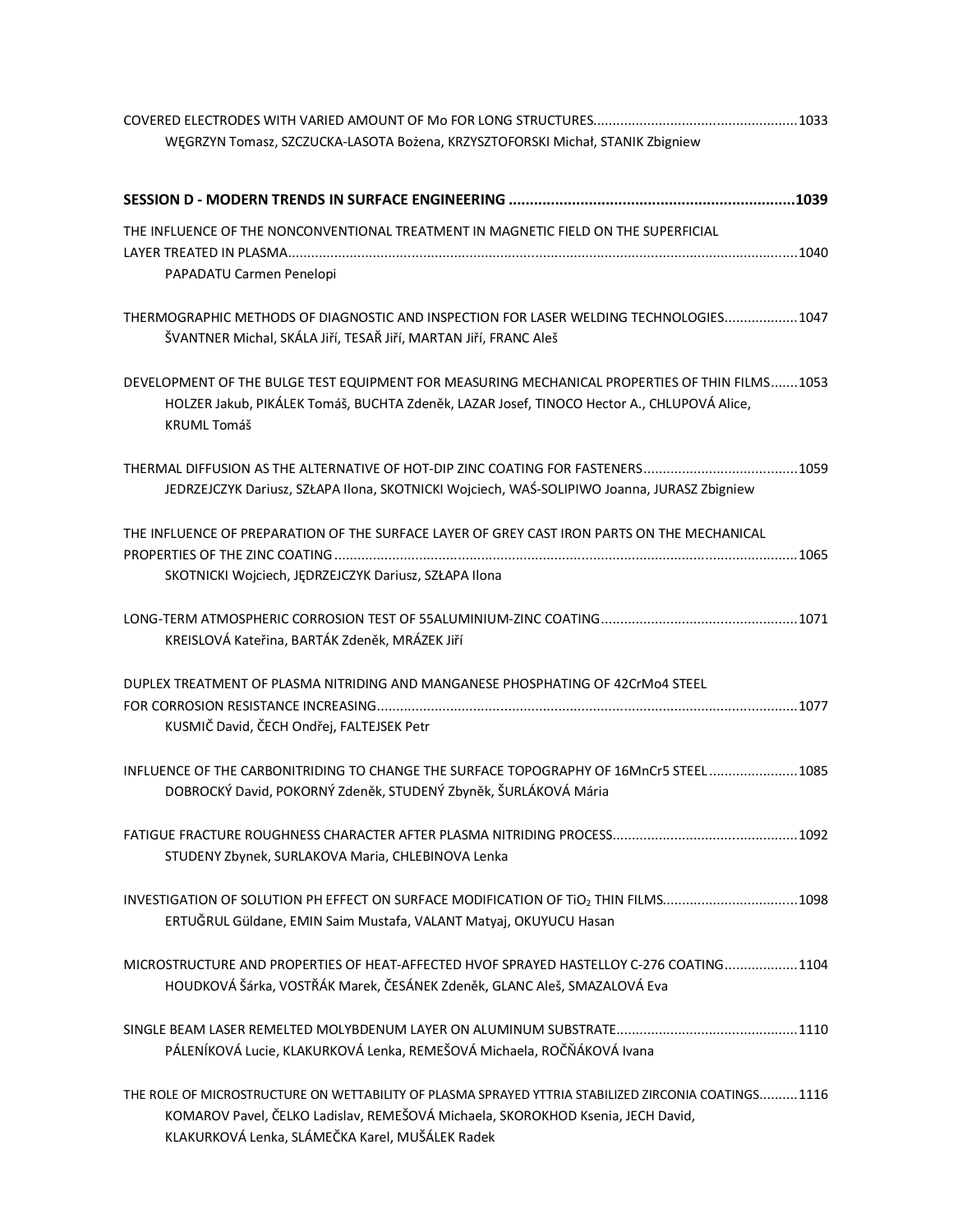| ANALYSIS OF THE HYDROGEN CONCENTRATION IN THE HOT-DIP GALVANIZED AND ELECTROPLATED            |  |
|-----------------------------------------------------------------------------------------------|--|
|                                                                                               |  |
| WĘGRZYNKIEWICZ Sylwia, SOZAŃSKA Maria, MULEC Jarosław, GAŚ Paweł, KRAWCZYK Przemysław,        |  |
| HAJDUGA Maciej                                                                                |  |
|                                                                                               |  |
| CORROSION RESISTANCE OF ZINC COATING DEPENDING ON SURFACE PREPARATION OF BOLTS MADE           |  |
|                                                                                               |  |
| HAJDUGA Maciej, WAŚ-SOLIPIWO Joanna, WĘGRZYNKIEWICZ Sylwia, KNAPIK Agata                      |  |
|                                                                                               |  |
| TORRES R. Jorge, CASAS-LUNA Mariano, TKACHENKO Serhii, KAISER Jozef                           |  |
|                                                                                               |  |
| ELECTRODEPOSITED GALVANIC COATINGS ZnNi - COMPARISON MEMBRANE SYSTEM                          |  |
|                                                                                               |  |
| SZŁAPA Ilona, JĘDRZEJCZYK Dariusz, SKOTNICKI Wojciech                                         |  |
|                                                                                               |  |
| POKORNY Zdenek, DOBROCKY David, SURLAKOVA Maria                                               |  |
|                                                                                               |  |
| THE IMPACT OF CONTROLLED EN 10083-2: C45 STEEL SURFACE OXIDATION ON NIR LIGHT ABSORPTION 1153 |  |
| HRUŠKA Matěj, VOSTŘÁK Marek                                                                   |  |
|                                                                                               |  |
| POSSIBILITIES OF CONTROLLING THE DEPTH OF REMELTING DURING LASER REMELTING OF THERMALLY       |  |
|                                                                                               |  |
| VOSTŘÁK Marek, TESAŘ Jiří, HOUDKOVÁ Šárka, HRUŠKA Matěj                                       |  |
|                                                                                               |  |
|                                                                                               |  |
| ROHAN Pavel, KRAMÁR Tomáš, KOVANDA Karel, KUŘÍK Martin, KRUM Stanislav,                       |  |
| FOREJTOVÁ Lucie                                                                               |  |
|                                                                                               |  |
| ALKYLIMIDAZOLIUM BROMIDES AS CORROSION INHIBITORS FOR MILD STEEL IN ACIDIC MEDIUM1171         |  |
| LANGOVÁ Šárka, PÁNEK Petr, FOJTÁŠKOVÁ Jana, VICHERKOVÁ Šárka                                  |  |
|                                                                                               |  |
| PODJUKLOVÁ Jitka, HRABOVSKÁ Kamila, SIOSTRZONEK René, VERLÍK Jiří, HANÁK Miroslav             |  |
|                                                                                               |  |
|                                                                                               |  |
| ABRASHOV Aleksey, ZHELUDKOVA Ekaterina, GRIGORYAN Nelya, VAGRAMYAN Tigran,                    |  |
| <b>MENSHIKOV Vladimir</b>                                                                     |  |
|                                                                                               |  |
| CLADDING HARDFACING LAYERS USED TO PROTECT THE SURFACE AGAINST ABRASIVE WEAR1188              |  |
| BĘCZKOWSKI Robert, GUCWA Marek                                                                |  |
|                                                                                               |  |
| COMBINED COATINGS AGAINST MECHANICAL WEAR AND CORROSION LOW CARBON STEEL 1194                 |  |
| BROŽEK Vlastimil, POKORNÝ Petr, KOLÍSKO Jiří, VOKÁČ Miroslav, MASTNÝ Libor, STOULIL Jan       |  |
|                                                                                               |  |
| HEAT RESISTANCE OF INTERMETALLIC PHASE MATRIX Fe-AI ALLOYS IN STEAM ENVIRONMENT 1200          |  |
| CEBULSKI Janusz, PASEK Dorota                                                                 |  |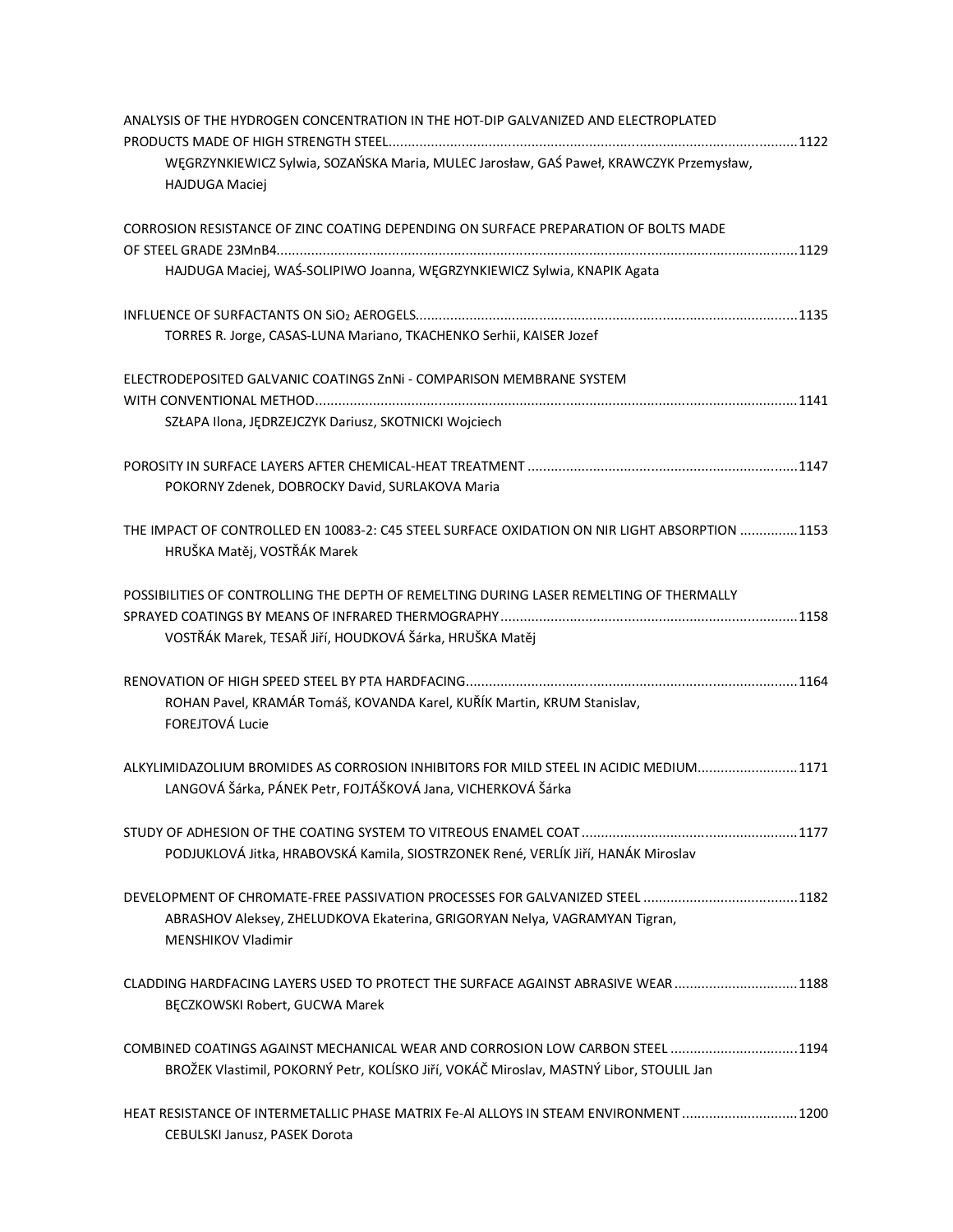| ČEPOVÁ Lenka, SADÍLEK Marek, ČEP Robert, ŠOKOVÁ Dagmar                                                                                                                                  |  |
|-----------------------------------------------------------------------------------------------------------------------------------------------------------------------------------------|--|
| HIGH TEMPERATURE HOT CORROSION BEHAVIOR OF TIMOCN-29%NI AND Cr <sub>3</sub> C <sub>2</sub> -25% NICr COATING<br>ČESÁNEK Zdeněk, SCHUBERT Jan                                            |  |
| SALACINSKI Tadeusz, WINIARSKI Maciej, CHMIELEWSKI Tomasz, SWIERCZ Rafal                                                                                                                 |  |
| TRIBOLOGICAL PERFORMANCE OF PLASMA NITRIDED 42CrMo4 STEEL AT ELEVATED TEMPERATURE 1227<br>DOAN Thanh Van, POSPICHAL Miroslav, FAJLTEJSEK Petr, NGUYEN Van Thuan                         |  |
| DUDEK Agata, LISIECKA Barbara                                                                                                                                                           |  |
| THE USE OF VIBRATORY TUMBLING TO PRODUCE A SMOOTH SURFACE FINISH ON SPROCKET WHEELS 1240<br>DUDEK Dominik, SPADŁO Sławomir, CZERNIKIEWICZ Katarzyna                                     |  |
| AN ANALYSIS OF THE PROPERTIES OF CHROMIUM - BASED COATINGS DEPOSITED BY TIG WELDING1246<br>DUDEK Dominik, STEFAŃCZYK Konrad, SKOWRON Ewelina                                            |  |
| THE LASER TEXTURED SURFACES OF THE SILICON CARBIDE ANALYZED WITH THE BOOTSTRAPPED<br>DWORNICKA Renata, RADEK Norbert, KRAWCZYK Mariusz, OSOCHA Przemysław, POBĘDZA Janusz               |  |
| MODERN TYPES OF PVD/PACVD COATINGS USED FOR INJECTION MOLDS AND THEIR EFFECTS                                                                                                           |  |
| FOJTL Ladislav, HUBA Jakub, KUBIŠOVÁ Milena, PATA Vladimír, MRÁČEK Aleš, SEDLÁČEK Tomáš<br>APPLICATION OF THE IMAGE ANALYSIS METHODS FOR QUANTITATIVE DESCRIPTION OF THE $A1_2O_3/WS_2$ |  |
| GĄDEK-MOSZCZAK Aneta, KORZEKWA Joanna                                                                                                                                                   |  |
| PROPERTIES OF THERMALLY SPRAYED ZINC COATING AFFECTED BY SPRAYING TECHNIQUE1270<br>GEIPLOVÁ Hana, PARAKOVÁ Markéta, NĚMCOVÁ Martina                                                     |  |
| MICROSTRUCTURE AND PROPERTIES OF MULTI-ELEMENTARY POWDERS OBTAINED BY COLD SPRAY<br>GOUVEA Larissa A., CIZEK Jan, JAN Vit, CUPERA Jan, DLOUHY Ivo                                       |  |
| THE EFFECT OF THE HARDFACING SEQUENCE ON THE STRUCTURE AND EROSION RESISTANCE OF HIGH<br>GUCWA Marek, BĘCZKOWSKI Robert, WYLECIAŁ Tomasz                                                |  |
| ABRASION RESISTANCE EVALUATION OF THE FeBNICr WELD DEPOSITS WITH TUNGSTEN CARBIDE<br>HLAVATÝ Ivo, KOZÁK Jindřich, KREJČÍ Lucie, HÁJKOVÁ Petra, HLAVATÝ Petr                             |  |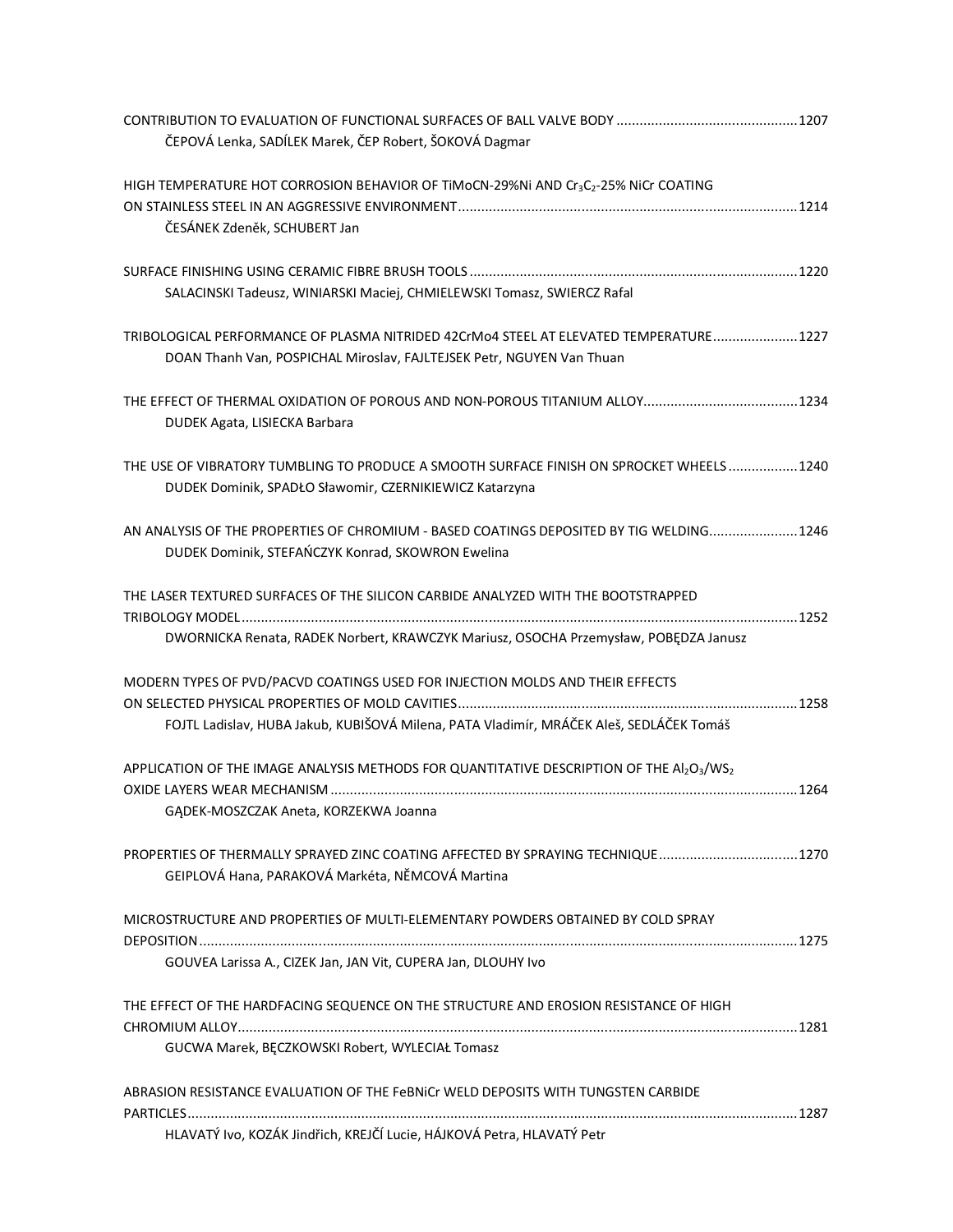| HLINKA Josef, LASEK Stanislav, SIOSTRZONEK René, FAISAL Nadimul                                                   |  |
|-------------------------------------------------------------------------------------------------------------------|--|
|                                                                                                                   |  |
| KRÁTKÝ Stanislav, HORÁČEK Miroslav, MELUZÍN Petr, KOLAŘÍK Vladimír, MATĚJKA Milan,                                |  |
| OULEHLA Jindřich, PEŠIĆ Zoran                                                                                     |  |
| PROPERTIES OF COMPOSITE COATINGS TRANSFORMED FROM NICKEL ELECTRODEPOSITS CONTAINING                               |  |
|                                                                                                                   |  |
| KONIECZNY Marek, CIEŚLIK Michał                                                                                   |  |
| THE IMPACT OF WORKING GAS ON PHASE COMPOSITION AND MICROSTRUCTURE TIO2 COATING                                    |  |
|                                                                                                                   |  |
| KACPRZYŃSKA-GOŁACKA Joanna, OSUCH-SŁOMKA Edyta, WIECIŃSKI Piotr, GARBACZ Halina,                                  |  |
| SKOWROŃSKI Jarosław, KOWALIK-KLIMCZAK Anna, SMOLIK Jerzy, MAZURKIEWICZ Adam                                       |  |
| THE ORIGINAL METHOD FOR ASSESSMENT OF RESIDUAL STRESSES IN REINFORCED SURFACE LAYERS  1315                        |  |
| KIANICOVÁ Marta, POKLUDA Jaroslav, HORNÍKOVÁ Jana, ŠANDERA Pavel                                                  |  |
| ON TUNGSTEN SPRAYING USING INDUCTIVELY COUPLED PLASMA SYSTEM - FIRST RESULTS1321                                  |  |
| KLEČKA Jakub, MUŠÁLEK Radek, VILÉMOVÁ Monika, LUKÁČ František                                                     |  |
|                                                                                                                   |  |
| KOCLĘGA Damian, DYMEK Stanisław, RADZISZEWSKA Agnieszka, HUEBNER Jan                                              |  |
| STUDY OF THE ELECTRON BEAM REMELTING OF A CGDS DEPOSITED CONICRALY LAYERS 1333                                    |  |
| KRAJŇÁKOVÁ Petra, ČUPERA Jan, JAN Vít, DLOUHÝ Ivo                                                                 |  |
|                                                                                                                   |  |
| KRATOCHVIL Jiri, MUSIL Vaclav, CEP Robert, PAGAC Marek, SADILEK Marek, SPALEK Frantisek                           |  |
|                                                                                                                   |  |
| SZCZUCKA-LASOTA Bożena, WĘGRZYN Tomasz, KRZYSZTOFORSKI Michał, PIWNIK Jan                                         |  |
| THE INFLUENCE OF CUTTING PARAMETERS ON SURFACE ROUGHNESS PARAMETER OF STAINLESS                                   |  |
|                                                                                                                   |  |
| LABUDA Wojciech                                                                                                   |  |
| IN SITU SYNTHESIZED (tib+TiC)/Ti COMPOSITE LAYERS FABRICATED ON CP-TITANIUM BY ELECTRON BEAM                      |  |
|                                                                                                                   |  |
| LENIVTSEVA Olga, GOLKOVSKI Mikhail, OGNEVA Tatyana, CHUCHKOVA Lyubov, MATS Olga                                   |  |
| CATHIONIC CORROSION INHIBITORS FOR PROTECTION OF STEEL IN CHLORIDE CONTAMINATED CONCRETE1361                      |  |
| LOVASI Tomas, MSALLAMOVA Sarka, KOURIL Milan, JAMBOROVA Tereza, STOULIL Jan,<br>NEMECEK Jiri, SULC Rostislav      |  |
|                                                                                                                   |  |
| THE WEAR TESTS OF CUTTING INSERTS WITH DIFFERENT COATINGS DURING A MILLING PROCESS 1367<br>MAJ Piotr, MIKO Edward |  |
|                                                                                                                   |  |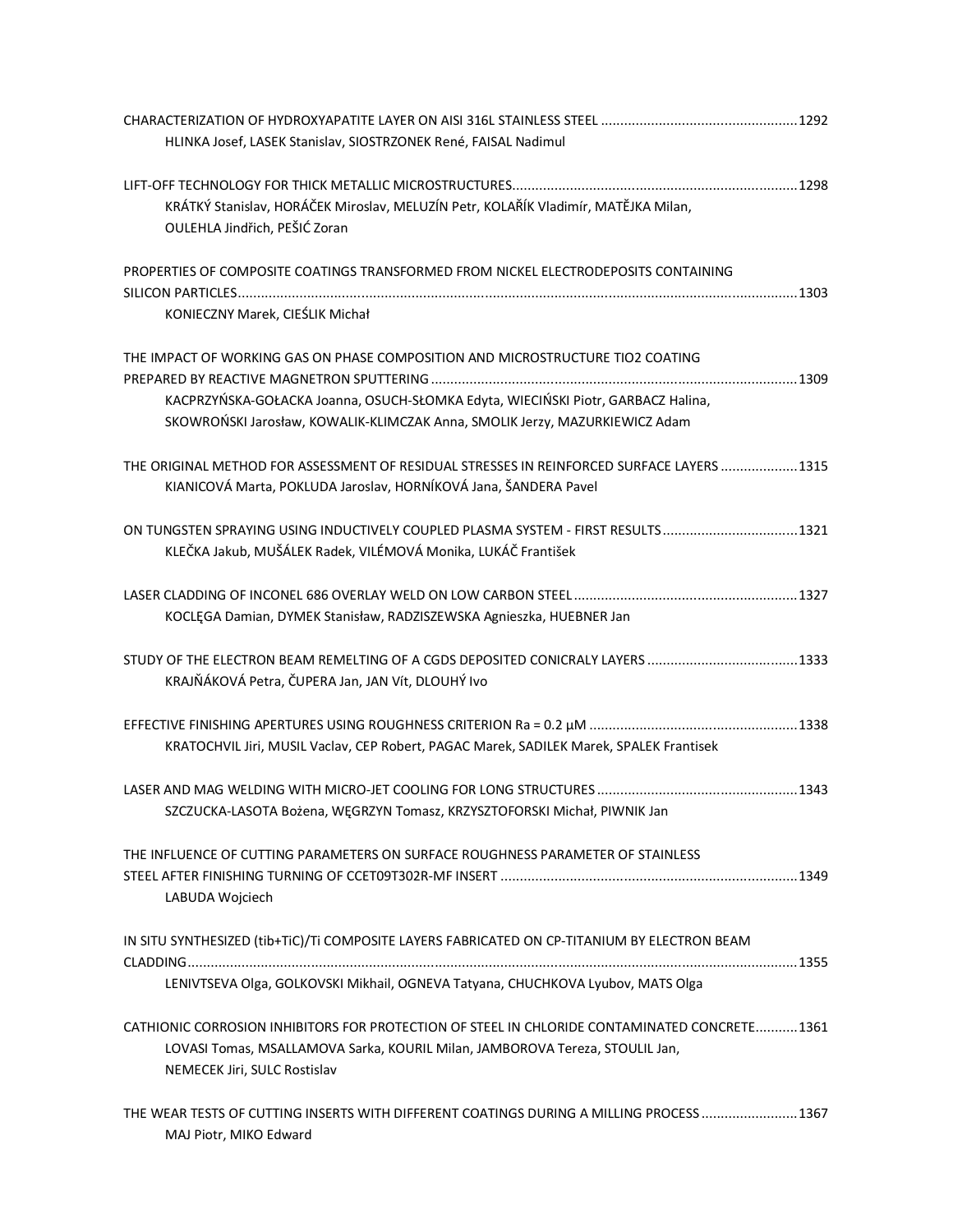| TRIBOLOGICAL PROPERTIES AND ABRASION RESISTANCE THIN FILMS OF TUNGSTEN CARBIDE1372<br>MÁLEK Václav, MAKOWKA Marcin, KORMUNDA Martin, RYŠÁNEK Petr                                                                                                  |  |
|----------------------------------------------------------------------------------------------------------------------------------------------------------------------------------------------------------------------------------------------------|--|
| PROPERTIES OF HYDROXYAPATITE SURFACE DEPOSITED BY PLASMA SPRAY TECHNOLOGIES 1377<br>MATĚJKOVÁ Michaela, ČÍŽEK Jan, MUŠÁLEK Radek, DLOUHÝ Ivo                                                                                                       |  |
| MILEWSKI Krystian, MADEJ Monika, OZIMINA Dariusz                                                                                                                                                                                                   |  |
| SUSPENSION PLASMA SPRAYING OF SUB-STOICHIOMETRIC TITANIA BY HYBRID WATER/ARGON STABILIZED<br>MUŠÁLEK Radek, CTIBOR Pavel, MEDŘICKÝ Jan, TESAŘ Tomáš, KOTLAN Jiří, LUKÁČ František                                                                  |  |
| OCHODEK Vladislav, SIOSTRZONEK René                                                                                                                                                                                                                |  |
| ONISZCZUK-ŚWIERCZ Dorota, ŚWIERCZ Rafał                                                                                                                                                                                                            |  |
| GRADIENT STAINLESS STEEL BUFFER LAYER TO SUPPORT ALUMINIUM NITRIDE DIFFUSION BARRIER<br>PANTOJA-SUAREZ Fernando, ALSHAIKH Islam, AMADE Roger, ANDUJAR José-Luis, PASCUAL Esther,<br><b>BERTRAN-SERRA Enric</b>                                     |  |
| NON-PARAMETRIC ASSESSMENT OF THE UNCERTAINTY IN THE ANALYSIS OF THE AIRFOIL BLADE TRACES1412<br>PIETRASZEK Jacek, SZCZOTOK Agnieszka, KOŁOMYCKI Maciej, RADEK Norbert, KOZIEŃ Ewa                                                                  |  |
| THE INFLUENCE OF MACHINING WITH BLUNT MILL ON PLASMA NITRIDING OF X12Cr13 MARTENSITIC<br>PILCH Ondrej, HRUBÝ Vojtěch, FALTEJSEK Petr                                                                                                               |  |
| EVALUATION OF EFFECTIVENESS OF CONCRETE COAT AS A STEEL BARS PROTECTION IN THE STRUCTURE -<br>RACZKIEWICZ Wioletta, WÓJCICKI Artur                                                                                                                 |  |
| RADEK Norbert, PIETRASZEK Jacek, SZCZOTOK Agnieszka                                                                                                                                                                                                |  |
| THE IMPACT OF NEGATIVE BIAS SUBSTRATE TO FRACTURE TOUGHNESS AND HARDNESS OF TIB2<br>RYDZEWSKI Michał, KACPRZYŃSKA-GOŁACKA Joanna, OSUCH-SŁOMKA Edyta, KAMIŃSKA Małgorzata,<br>BILEWSKA Katarzyna, SŁOMKA Zbigniew, SMOLIK Jerzy, MAZURKIEWICZ Adam |  |
| SCHIFFNER Jan, ZLÁMAL Tomáš, PETRŮ Jana, ČEP Robert                                                                                                                                                                                                |  |
| INFLUENCE OF ELECTRICAL DISCHARGE PULSE ENERGY ON THE SURFACE INTEGRITY OF TOOL STEEL 1.2713  1450<br>ŚWIERCZ Rafał, ONISZCZUK-ŚWIERCZ Dorota                                                                                                      |  |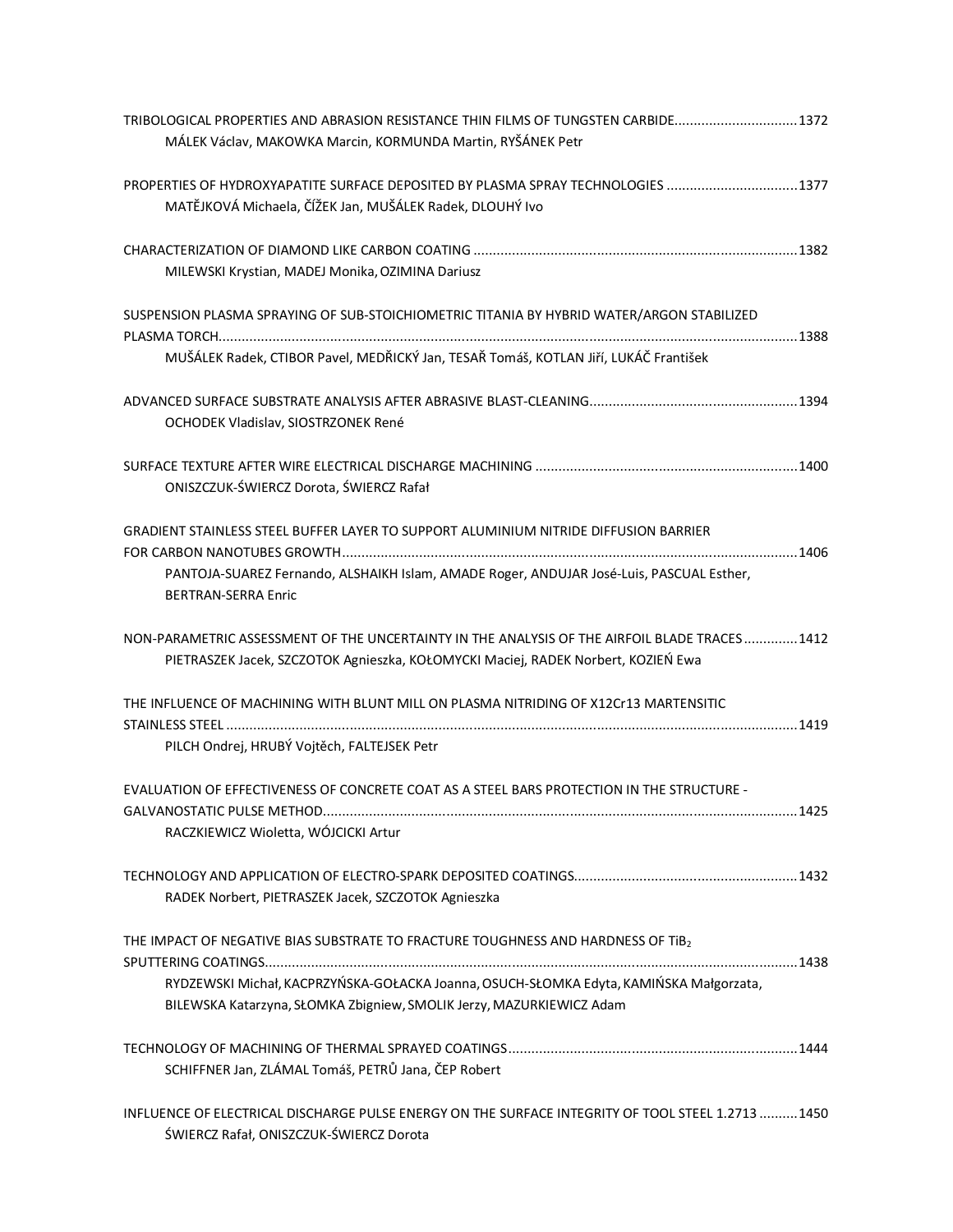| VONTOROVÁ Jiřina, MOHYLA Petr                                                                                                                                                                                                                                      |
|--------------------------------------------------------------------------------------------------------------------------------------------------------------------------------------------------------------------------------------------------------------------|
| CORROSION RESISTANCE OF ALUMINIUM ALLOY USED IN THE AUTOMOTIVE INDUSTRY 1462                                                                                                                                                                                       |
| WAŚ-SOLIPIWO Joanna, PIECHA Inga, JURASZ Zbigniew, JEDRZEJCZYK Dariusz, SKOTNICKI Wojciech                                                                                                                                                                         |
|                                                                                                                                                                                                                                                                    |
| PRESENT STATUS IN THE RECYCLING OF INDUSTRIAL RESIDUES FROM LEAD, ZINC AND COPPER INDUSTRY<br>AND THEIR POSSIBLE FUTURE CONTRIBUTION TO THE SUPPLY OF SELECTED MINOR ELEMENTS, LIKE SILVER1469<br><b>STEINLECHNER Stefan</b>                                       |
| ALLOYING ELEMENTS MACROSEGREGATION IN 6XXX ALUMINUM ALLOY BILLETS OBTAINED                                                                                                                                                                                         |
| KOWAL Radosław, MAMALA Andrzej, ŚCIĘŻOR Wojciech, KWAŚNIEWSKI Paweł,<br>GRZEBINOGA Justyna, JURKIEWICZ Bartosz, FRANCZAK Krystian                                                                                                                                  |
| REAL AND IMAGINARY OBSTACLES OF ALUMINUM ALLOYS APPLICATION IN PETROCHEMICAL INDUSTRY 1481<br>KONDRAT'EV Sergey, SHVETCOV Oleg                                                                                                                                     |
| RESEARCH ON DRAWING PROCESS FOR NEW ALUMINUM BASED ALLOYS OBTAINED IN CONTINUOUS<br>MAMALA Andrzej, GRZEBINOGA Justyna, KWAŚNIEWSKI Paweł, KIESIEWICZ Grzegorz,<br>ŚCIĘŻOR Wojciech, NOWAK Andrzej, KORDASZEWSKI Szymon, KOWAL Radosław,<br>ZASADZIŃSKA Małgorzata |
| PRUSOV Evgeny, PANFILOV Alexey, KECHIN Vladimir                                                                                                                                                                                                                    |
| ŠLAPÁKOVÁ Michaela, KŘIVSKÁ Barbora, BAJER Jan, GRYDIN Olexandr, CIESLAR Miroslav                                                                                                                                                                                  |
| THE RESEARCHES OF INFLUENCE OF STRENGTHENING ON FATIGUE STRENGTH OF EN AW-1370                                                                                                                                                                                     |
| JURKIEWICZ Bartosz, SMYRAK Beata, KNYCH Tadeusz, MAMALA Andrzej, NOWAK Andrzej,<br>KORZEŃ Kinga, ZASADZIŃSKA Małgorzata, GNIEŁCZYK Marek, KOWAL Radosław                                                                                                           |
| KUMAR Pravir, KUJUR Milli Suchita, MALLICK Ashis, TUN Khin Sandar, GUPTA Manoj                                                                                                                                                                                     |
| MICROSTRUCTURE AND MECHANICAL PROPERTIES OF EXTRUDED Mg-2Y-1Zn MAGNESIUM ALLOY 1519<br>DVORSKÝ Drahomír, KUBÁSEK Jiří, VOJTĚCH, Dalibor, VAVŘÍK Jaroslav                                                                                                           |
| INVESTIGATION OF RECRYSTALLIZATION KINETICS BY DSC ANALYSIS OF Mg-Ce ALLOY AFTER SEVERE                                                                                                                                                                            |
|                                                                                                                                                                                                                                                                    |
| BOUREZG Yousf Islem, AZZEDDINE Hiba, HUANG Yi, BRADAI Djamel,<br>LANGDON Terence G.                                                                                                                                                                                |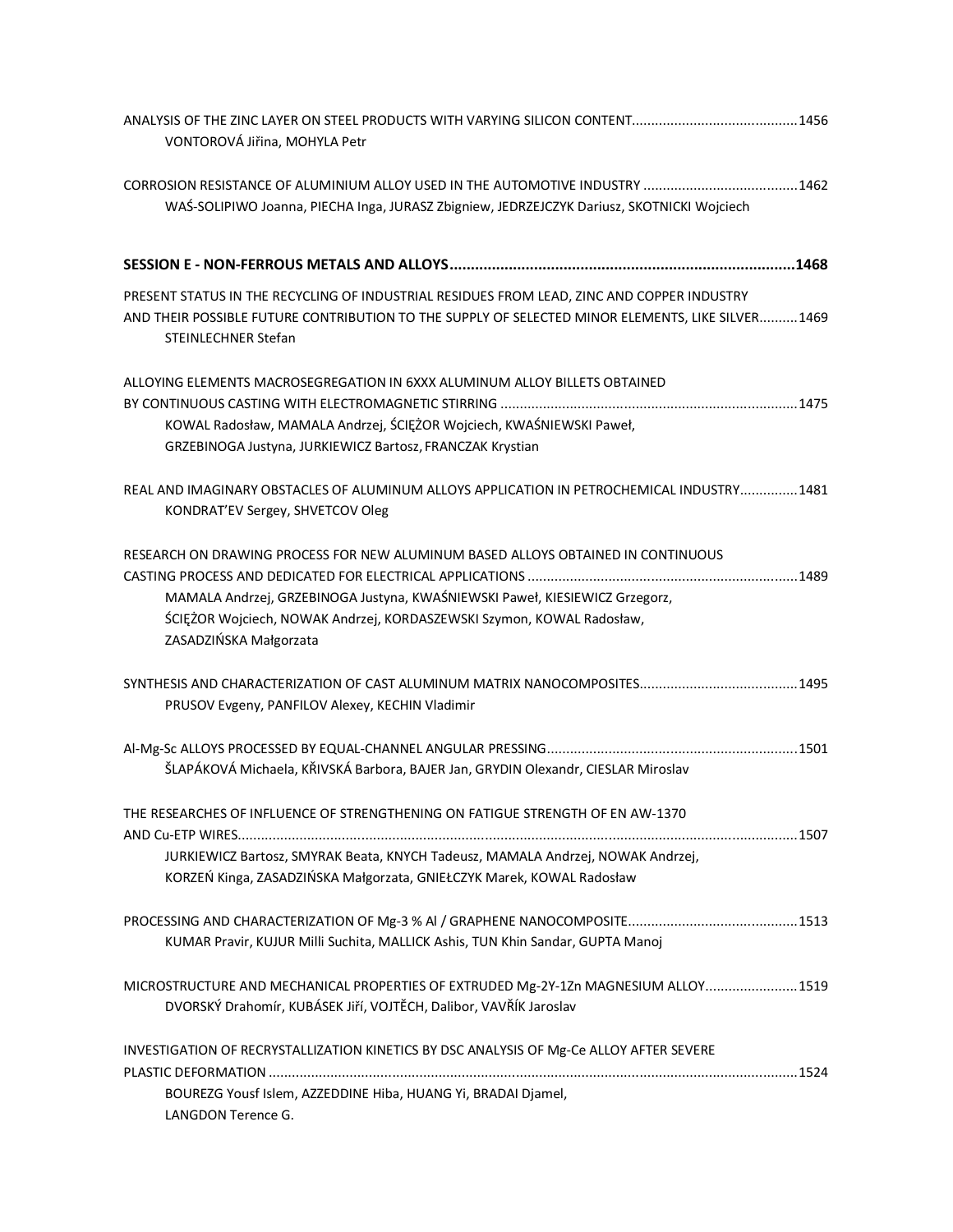| CHARACTERIZATION OF MICROSTRUCTURE AND MECHANICAL PROPERTIES OF MAGNESIUM ALLOYS                                                                                                                                                                                                                                             |
|------------------------------------------------------------------------------------------------------------------------------------------------------------------------------------------------------------------------------------------------------------------------------------------------------------------------------|
| ZEMKOVÁ Mária, DROZDENKO Daria, BOHLEN Jan, MINÁRIK Peter                                                                                                                                                                                                                                                                    |
| EFFECT OF INDIUM ADDITION ON MICROSTRUCTURE AND MECHANICAL PROPERTIES OF AS-CAST                                                                                                                                                                                                                                             |
| ZENGIN Huseyin, TUREN Yunus, AHLATCI Hayrettin, SUN Yavuz                                                                                                                                                                                                                                                                    |
| INFLUENCE OF THE PROCESS PARAMETERS OF ELECTRON BEAM TO THE WELDABILITY OF ALUMINUM                                                                                                                                                                                                                                          |
| HAVLÍK Petr, ČUPERA Jan, DLOUHÝ Ivo                                                                                                                                                                                                                                                                                          |
| INFLUENCE OF THE COMBINED VACUUM HEAT TREATMENT AND ELECTRON BEAM SURFACE MODIFICATION                                                                                                                                                                                                                                       |
| YANKOV Emil, NIKOLOVA Maria P., PETROV Petar, ZAHARIEVA Vanya, VALKOV Stefan,<br><b>ORMANOVA Maria</b>                                                                                                                                                                                                                       |
| ELECTRON BEAM SURFACE MODIFICATION OF TI5AI4V ALLOY FOR BIOMEDICAL APPLICATIONS1555<br>NIKOLOVA Maria P., YANKOV Emil, PETROV Petar, VALKOV Stefan, ORMANOVA Maria,<br>ZAHARIEVA Vanya, TONEV Danko, ANDREEVA Andreana                                                                                                       |
| DEVELOPMENT OF THE PARAMETERS OF FORGING PM TI6AI4V ALLOY FOR USE IN INDUSTRIAL CONDITIONS1561<br>WOJTASZEK Marek, ŚLEBODA Tomasz, ZYGUŁA Krystian, MYRCIK Adam, ŁUKASZEK-SOŁEK Aneta                                                                                                                                        |
| SURFACE QUALITY AND FABRICATION DIRECTIONALITY EFFECTS ON THE FATIGUE BEHAVIOR OF DMLS TI6AI4V1567<br>FRKÁŇ Martin, KONEČNÁ Radomila, NICOLETTO Gianni                                                                                                                                                                       |
| OXIDATION BEHAVIOR OF TI6AI4V ALLOY EXPOSED TO ISOTHERMAL AND CYCLIC THERMAL TREATMENTS 1573<br>FARGAS Gemma, ROA Joan Josep, SEFER Birhan, PEDERSON Robert, ANTTI Marta-Lena, MATEO Antonio                                                                                                                                 |
| LOW CYCLE FATIGUE BEHAVIOUR AND FATIGUE CRACK INITIATION IN MAR-M247 AT 700 °C 1580<br>ŠULÁK Ivo, OBRTLÍK Karel, HRBÁČEK Karel                                                                                                                                                                                               |
| OPTIMIZATION OF TURNING HAYNES 188 COBALT BASED AEROSPACE MATERIAL WITH CEMENTED<br><b>ALTIN Abdullah</b>                                                                                                                                                                                                                    |
| KRATOCHVÍLOVÁ Vendula, VLAŠIC František, MAZAL Pavel, KOUTNÝ Daniel                                                                                                                                                                                                                                                          |
| STUDY ON THE INFLUENCE OF CONTINUOUS CASTING PARAMETERS ON QUALITY OF COMPOSITES<br>GNIEŁCZYK Marek, KNYCH Tadeusz, MAMALA Andrzej, SMYRAK Beata, KWAŚNIEWSKI Paweł,<br>KIESIEWICZ Grzegorz, KAWECKI Artur, JABŁOŃSKI Michał, KORZEŃ Kinga, JURKIEWICZ Bartosz,<br>FRANCZAK Krystian, KOWAL Radosław, ZASADZIŃSKA Małgorzata |

THE INVESTIGATION OF AN Al-Zr-Ti ALLOY PREPARED BY SPARK PLASMA SINTERING OF ATOMIZED POWDER ........1606 MOLNÁROVÁ Orsolya, MÁLEK Přemysl, LUKÁČ František, CHRÁSKA Tomáš, CINERT Jakub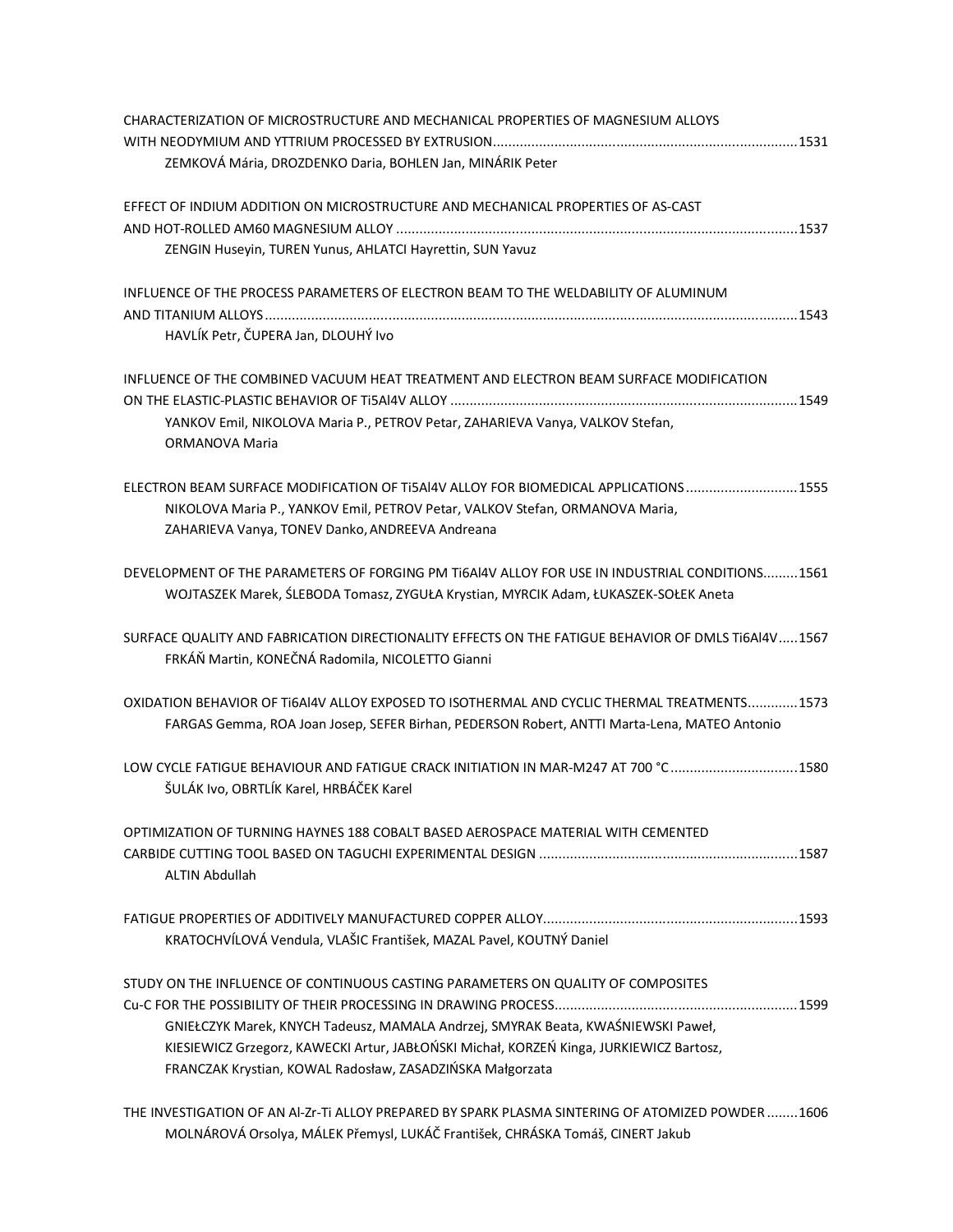| MICROSTRUCTURE EVOLUTION OF THE Nb-18Si-24Ti-5Cr-5AI-2Mo ALLOY PRODUCED VIA LASER ADDITIVE                                         |  |
|------------------------------------------------------------------------------------------------------------------------------------|--|
|                                                                                                                                    |  |
| FEITOSA Leandro, ALLEN Adam, DOUGLAS Andrew, QIAN Huan, DONG Hongbiao                                                              |  |
| MODERN METHODS IN POWDER METALLURGY OF ALLOYS, INTERMETALLICS AND COMPOSITES 1619<br>NOVÁK Pavel, PRŮŠA Filip, JAWORSKA Lucyna     |  |
| PRODUCTION OF Fe-Co-Cr-Ni-Al HEAS VIA ECAS AND EFFECTS OF HEAT TREATMENT ON SINTERED ALLOY                                         |  |
| IPEK Mediha, YENER Tuba, ZEYTIN Sakin                                                                                              |  |
| MECHANICAL CHARACTERIZATIONS AND ELECTROMAGNETIC WAVE SHIELDING PROPERTIES                                                         |  |
|                                                                                                                                    |  |
| YENER Tuba, YENER Suayb Cagri, IPEK Mediha, EFE CELEBI Gozde F., ALTINSOY Ibrahim, ZEYTIN Sakin,<br><b>BINDAL Cuma</b>             |  |
| AVAILABLE METHODS USED FOR RECOVERY OF THE RARE EARTH METALS FROM SPENT FLUORESCENT                                                |  |
| SATERNUS Mariola, WILLNER Joanna, FORNALCZYK Agnieszka, ŚWIĘCICKA Zofia                                                            |  |
| THE INFLUENCE OF DEFORMATION METHOD ON 7075 ALUMINUM ALLOYS DEFORMABILITY PARAMETERS  1644                                         |  |
| BAJOR Teresa, LABER Konrad, DYJA Henryk                                                                                            |  |
| THE EFFECT OF THE ADDITION OF ZEOLITE ON THE PROPERTIES OF A SINTERED COPPER-MATRIX                                                |  |
|                                                                                                                                    |  |
| BOROWIECKA-JAMROZEK Joanna, DEPCZYŃSKI Wojciech                                                                                    |  |
| MECHANICAL PROPERTIES OF PLASMA SPRAYED LAYERS OF NIAI10 AND NIAI40 ON AZ91 ALLOY 1658                                             |  |
| KUBATÍK Tomáš František, BRODIL Radek, CTIBOR Pavel, PRŮŠA Filip, BROŽEK Vlastimil                                                 |  |
| EFFECTS OF THE REFINEMENT OF PRIMARY SI PARTICLES IN AIS117 ON THE MICROSTRUCTURE                                                  |  |
|                                                                                                                                    |  |
| <b>BUCKI Tomasz, MOLA Renata</b>                                                                                                   |  |
| MICRO-COMPUTED TOMOGRAPHY OF INTERCONNECTED B-TCP - Mg COMPOSITES OBTAINED                                                         |  |
|                                                                                                                                    |  |
| CASAS-LUNA Mariano, TKACHENKO Serhii, KLAKURKOVÁ Lenka, TORRES Jorge, KAREŠ Martin,<br>KAISER Jozef                                |  |
|                                                                                                                                    |  |
| ČEGAN Tomáš, ŠPALEK František, ZIENTEK Stanislav, VONTOROVÁ Jiřina, STRUNG Václav                                                  |  |
| HYDROGEN SORPTION BEHAVIOR OF CHOSEN BINARY MAGNESIUM-CONTAINING INTERMETALLICS  1682<br>ČERMÁK Jiří, KRÁL Lubomír, ROUPCOVÁ Pavla |  |
| MICROSTRUCTURE AND PROPERTIES OF ELECTRON BEAM MULTI-MATERIAL WELD OF INCONEL 718                                                  |  |
|                                                                                                                                    |  |
| DUDEK Agata, STRZELCZAK Katarzyna                                                                                                  |  |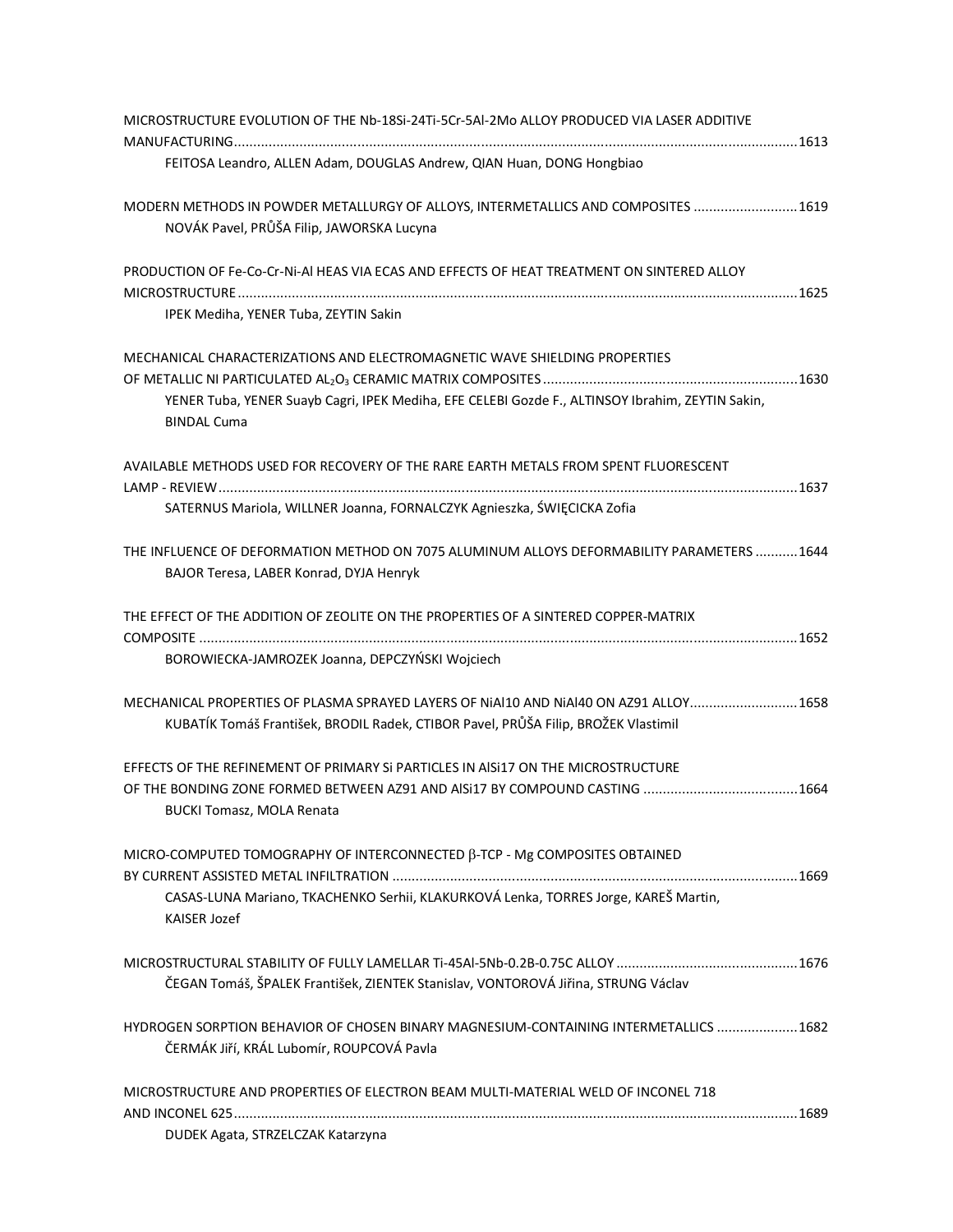| THE POSSIBILITY OF APPLICATION ACOUSTIC EMISSION METHOD FOR CONTROLLING FRICTION STIR                                                                                                |  |
|--------------------------------------------------------------------------------------------------------------------------------------------------------------------------------------|--|
| <b>DUDZIK Krzysztof</b>                                                                                                                                                              |  |
|                                                                                                                                                                                      |  |
| DYJA Henryk, KAWAŁEK Anna, OZHMEGOV Kirill, SAWICKI Sylwester, LABER Konrad                                                                                                          |  |
| RESEARCH OF Sn AND Zn IMPREGNATED CARBON MATERIALS FOR RAILWAY SLIDING STRIP 1708                                                                                                    |  |
| KWAŚNIEWSKI Paweł, KIESIEWICZ Grzegorz, FRANCZAK Krystian, TOMICZEK Błażej, MATULA Grzegorz,<br>KNYCH Tadeusz, KORDASZEWSKI Szymon, MAMALA Andrzej, ŚCIĘŻOR Wojciech, WYCISK Romuald |  |
| PRELIMINARY RESEARCH OF LEACHING OF SPENT NIMH BATTERIES WITH CHOSEN ORGANIC ACIDS1714                                                                                               |  |
| GAJDA Bernadeta, GĘGA Jerzy, KOŁODYŃSKA Dorota, HUBICKI Zbigniew                                                                                                                     |  |
| IMPROVEMENT OF THERMAL EFFICIENCY OF THE MHD PUMP FOR THE RECOVERY OF PLATINUM                                                                                                       |  |
|                                                                                                                                                                                      |  |
| GIL Stanisław, FORNALCZYK Agnieszka, SMOLIŃSKI Adam                                                                                                                                  |  |
| MECHANICAL ALLOYING AS A WAY TO PRODUCE ALUMINUM MATRIX COMPOSITE WITH TIb, PARTICLES                                                                                                |  |
| HANUSOVÁ Petra, DLOUHÝ Ivo                                                                                                                                                           |  |
|                                                                                                                                                                                      |  |
| HAUŠILD Petr, ČECH Jaroslav, KARLÍK Miroslav, PRŮŠA Filip, NOVÁK Pavel, KOPEČEK Jaromír                                                                                              |  |
|                                                                                                                                                                                      |  |
| HILŠER Ondřej, ŠPALEK František, RUSZ Stanislav, KUC Dariusz, HADASIK Eugeniusz,<br>SNOPIŃSKI Przemysław                                                                             |  |
|                                                                                                                                                                                      |  |
| JAN Vít, ČUPERA Jan, HAVLÍK Petr                                                                                                                                                     |  |
| EFFECT OF AI AND Fe SUBSTITUTION IN THE COBALT SUBLATTICE ON THE STRUCTURE AND MAGNETIC                                                                                              |  |
|                                                                                                                                                                                      |  |
| POLITOVA Galina, KAMINSKAYA Tatiana, CHZHAN Victoria, BURKHANOV Gennady, ALEKSEEVA Olga,<br>FILIMONOV Aleksey, ILYUSHIN Aleksander, TERESHINA Irina                                  |  |
| THE CHARACTERIZATION OF GRINDED NdFeB MAGNETIC MATERIALS OBTAINED FROM ELECTRIC MOTORS1757                                                                                           |  |
| KAPUSTKA Katarzyna, ZIEGMANN Gerhard, SDRENKA Sebastian, ELWERT Tobias,<br>KLIMECKA-TATAR Dorota                                                                                     |  |
| TWO-STAGE FLUIDIZED-BED SYSTEMS FOR THE METAL POWDER PRODUCTIONS OF MOLYBDENUM                                                                                                       |  |
| KIM Yong Ha, KIM Hang Goo                                                                                                                                                            |  |
| RESPONSE OF AS-CAST AI-Zn-Mg ALLOY WITH AND WITHOUT Sc, Zr ADDITION TO ANNEALING                                                                                                     |  |
|                                                                                                                                                                                      |  |
| KODETOVÁ Veronika, VLACH Martin, SMOLA Bohumil, MÁLEK Jaroslav, KEKULE Tomáš, KUDRNOVÁ Hana                                                                                          |  |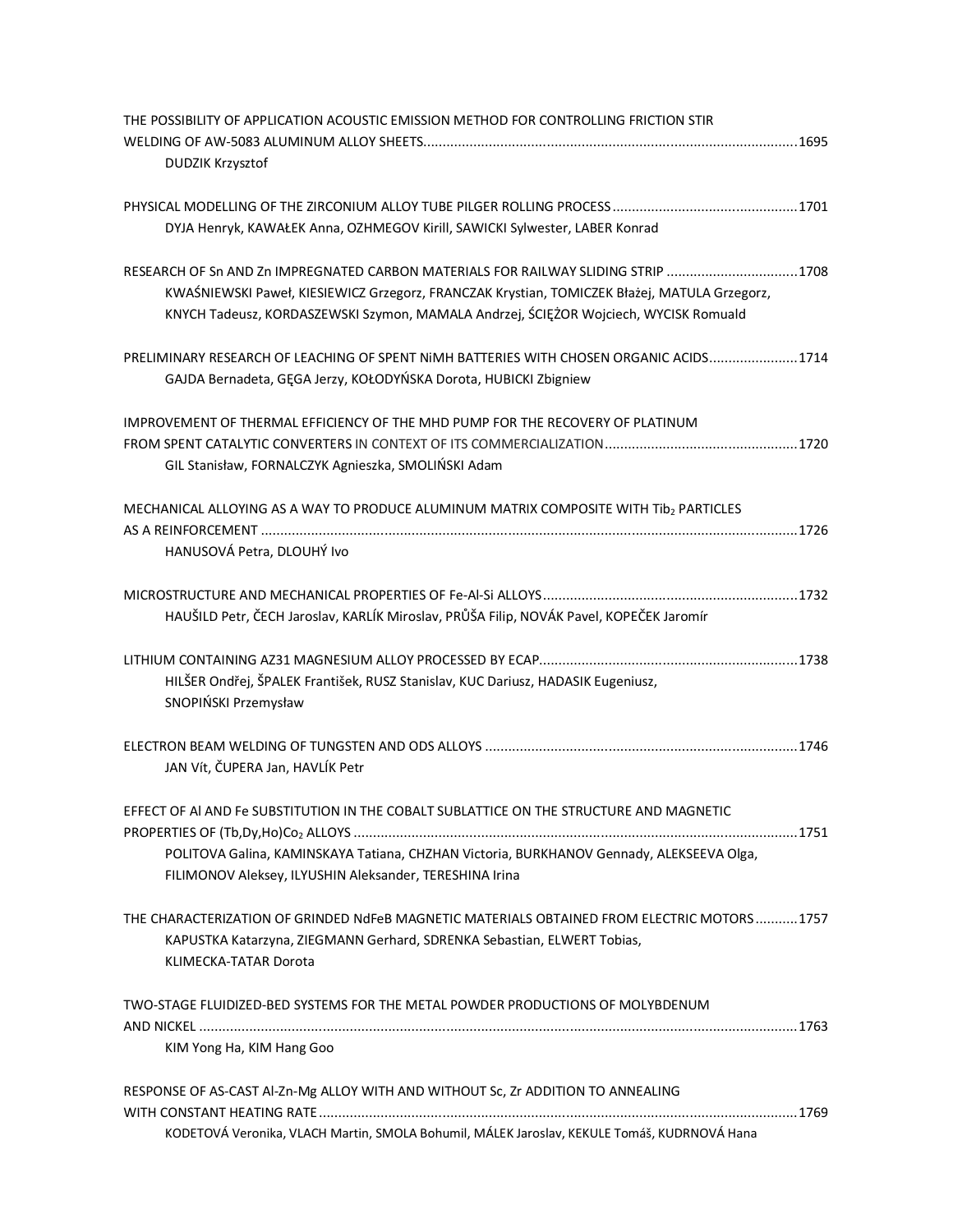| STRUCTURE AND PHASE COMPOSITION OF Tb <sub>3</sub> Co <sub>0.6</sub> Cu <sub>0.4</sub> ALLOYS FOR EFFICIENT ADDITIONS                                                                              |  |
|----------------------------------------------------------------------------------------------------------------------------------------------------------------------------------------------------|--|
|                                                                                                                                                                                                    |  |
| BURKHANOV Gennady S., LUKIN Alexander A., KOLCHUGINA Natalia B., KOSHKID'KO Yurii S.,                                                                                                              |  |
| CWIK Jacek, SKOTNICOVÁ Kateřina, ČEGAN Tomáš, PROKOF'EV Pavel A., DRULIS Henryk,                                                                                                                   |  |
| <b>HACKEMER Alicja</b>                                                                                                                                                                             |  |
|                                                                                                                                                                                                    |  |
| METAL OXIDES TIO <sub>2</sub> , IrO <sub>2</sub> , RuO <sub>2</sub> , Ce <sub>2</sub> O <sub>3</sub> , Ce <sub>3</sub> O <sub>4</sub> , SnO <sub>2</sub> : PROMISING MATERIALS FOR ELECTROCHEMICAL |  |
|                                                                                                                                                                                                    |  |
| KOLESNIKOV Artyom V., ISAEV Maksim K., KAPUSTIN Yurii I., KOLESNIKOV Vladimir A.                                                                                                                   |  |
|                                                                                                                                                                                                    |  |
| JOINING OF TITANIUM TO CARBON STEEL BY DIFFUSION BONDING USING DIFFERENT FILLER METALS 1787                                                                                                        |  |
| KONIECZNY Marek, ZAJĄC Dawid, MUSIAŁ Emil, JASIŃSKI Karol                                                                                                                                          |  |
|                                                                                                                                                                                                    |  |
| THE EFFECT OF HEAT TREATMENT ON MECHANICAL PROPERTIES OF SQUEEZE CASTINGS FROM AISI7Mg                                                                                                             |  |
|                                                                                                                                                                                                    |  |
| KORDAS Paulina, ZYSKA Andrzej                                                                                                                                                                      |  |
|                                                                                                                                                                                                    |  |
|                                                                                                                                                                                                    |  |
| KŘIVSKÁ Barbora, ŠLAPÁKOVÁ Michaela, BAJER Jan, GRYDIN Olexandr, CIESLAR Miroslav                                                                                                                  |  |
|                                                                                                                                                                                                    |  |
|                                                                                                                                                                                                    |  |
| VARIATION OF THE MORPHOLOGY OF THE DENTAL ALLOYS STRUCTURE UNDER THE EFFECT OF SELECTED                                                                                                            |  |
|                                                                                                                                                                                                    |  |
| KLIMECKA-TATAR Dorota                                                                                                                                                                              |  |
|                                                                                                                                                                                                    |  |
|                                                                                                                                                                                                    |  |
| KLIMEŠ Lubomír, MAUDER Tomáš, ŠTĚTINA Josef, CHARVÁT Pavel                                                                                                                                         |  |
|                                                                                                                                                                                                    |  |
| THE EFFECT OF THE TRAVERSE SPEED ON THE ROUGHNESS PARAMETERS AND KERF WIDTH IN THE AWJ                                                                                                             |  |
|                                                                                                                                                                                                    |  |
| KRAJCARZ Daniel, SPADŁO Sławomir                                                                                                                                                                   |  |
|                                                                                                                                                                                                    |  |
| USE OF CENTRIFUGAL GRAVITY CONCENTRATION FOR SEPARATION OF CADMIUM TELLURIDE                                                                                                                       |  |
|                                                                                                                                                                                                    |  |
| KRATOCHVÍL Michal, JEZERSKÁ Lucie, DROZDOVÁ Jarmila, ZEGZULKA Jiří, LANDECKÁ Aneta,                                                                                                                |  |
| BROŽOVÁ Silvie, DRÁPALA Jaromír                                                                                                                                                                    |  |
|                                                                                                                                                                                                    |  |
|                                                                                                                                                                                                    |  |
| KRAUS Martin, BYSTRIANSKÝ Jaroslav, MAREŠ Vratislav                                                                                                                                                |  |
|                                                                                                                                                                                                    |  |
|                                                                                                                                                                                                    |  |
| KRČEK Břetislav, BOBKOVÁ Michaela, KRČEK Jiří                                                                                                                                                      |  |
|                                                                                                                                                                                                    |  |
| EFFECT OF Zr ADDITION ON THE GRAIN REFINEMENT OF Mg-Lix-1.5AI MAGNESIUM ALLOYS 1847                                                                                                                |  |
| KRÓL Mariusz, VLČKOVÁ Irena, JONŠTA Zdeněk                                                                                                                                                         |  |
|                                                                                                                                                                                                    |  |
| CHECKING THE QUALITY OF MATERIAL, SEMI-FINISHED AND FINAL PRODUCTS IN BEVERAGE CAN                                                                                                                 |  |
|                                                                                                                                                                                                    |  |
| FELIKS Jerzy, KUREK Magdalena, LATOS Tomasz                                                                                                                                                        |  |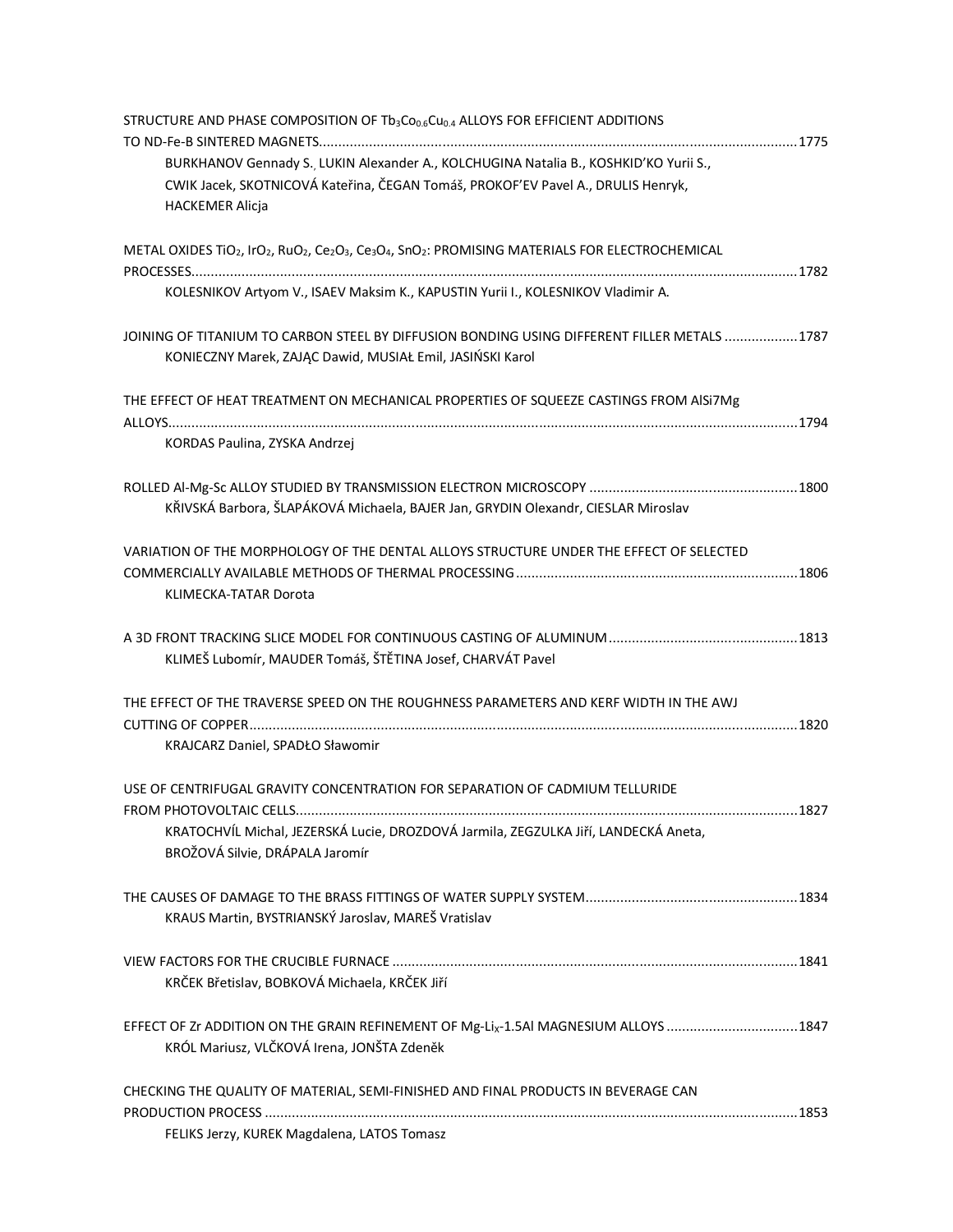| SIMULATION OF FLOW AND SOLIDIFICATION OF ALLUMINUM ALLOY AND FLOW OF GRAPHITE PARTICLES                                                                                                               |
|-------------------------------------------------------------------------------------------------------------------------------------------------------------------------------------------------------|
| LAGIEWKA Malgorzata                                                                                                                                                                                   |
|                                                                                                                                                                                                       |
| LOSERTOVÁ Monika, ŠTENCEK Michal, DRÁPALA Jaromír, ŠTEFEK Ondřej, KONEČNÁ Kateřina,<br>KAMENSKÝ Miroslav                                                                                              |
| HIGH TEMPERATURE MECHANICAL PROPERTIES OF Ni3Al AND Ni3Al-Mo ALLOYS IN COMPRESSION1874<br>MALCHARCZIKOVÁ Jitka, KURSA Miroslav, POHLUDKA Martin, KAWULOK Petr, GRATZA Patrik                          |
| INVESTIGATIONS INTO THE EFFECTS OF SPOT WELDING ON THIN SHEET OF SUPERALLOYS HASTELLOY                                                                                                                |
| MŁYNARCZYK Piotr, SPADŁO Sławomir, DEPCZYŃSKI Wojciech                                                                                                                                                |
| MICROSTRUCTURE OF AISi17/Mg JOINTS FABRICATED BY DIFFUSION BONDING AT DIFFERENT TEMPERATURES1887<br><b>MOLA Renata</b>                                                                                |
| NADOLSKI Maciej, CEKUS Dawid                                                                                                                                                                          |
| PHASE AND MECHANICAL CHANGES OF TI5AI4V ALLOY AFTER HEAT TREATMENT IN VACUUM  1899<br>NIKOLOVA Maria P., YANKOV Emil, PETROV Peter, NIKOLOV Danail, VALKOV Stefan,<br>ZAHARIEVA Vanya, ORMANOVA Maria |
| EFFECT OF HOT ROLLING ON MICROSTRUCTURE AND TENSILE PROPERTIES OF Ti-Nb-Zr-Ta-O ALLOY 1905<br>PREISLER Dalibor, STRÁSKÝ Josef, HARCUBA Petr, JANEČEK Miloš                                            |
|                                                                                                                                                                                                       |
| RADKOVSKÝ Filip, GEBAUER Marek, KROUPOVÁ Ivana, LICHÝ Petr                                                                                                                                            |
| FORMATION OF STRUCTURE OF THE ALUMINUM ALLOY BASED ON Al-Zn-Mg-Ni-Fe SYSTEM DURING                                                                                                                    |
| SHURKIN Pavel, BELOV Nikolay, AKOPYAN Torgom, ALESCHENKO Alexander, GALKIN Sergey                                                                                                                     |
| STUDY OF THE PERFECTION OF THE SINGLE CRYSTAL PERMANENT MAGNETS OF THE TICONAL 9 ALLOY1924<br>SIDOROV Evgeny, AGAPOVA Elena, GUNDAREV Vadim                                                           |
| STRUCTURAL CHARACTERISTICS AND MECHANICAL PROPERTIES OF DISPERSION STRENGTHENED Cu-Cr-Nb ALLOY1932<br>SKOTNICOVÁ Kateřina, JUŘICA Jan, HORSÁK Lukáš, ZIENTEK Stanislav                                |
| RESEARCH ON THE INFLUENCE OF ELECTRON BEAM WELDING OF TITANIUM ALLOY MICROSTRUCTURE                                                                                                                   |
| SPADŁO Sławomir, MŁYNARCZYK Piotr, DEPCZYŃSKI Wojciech, SKOWRON Ewelina, MIJAS Radosław                                                                                                               |
| CORROSION RESISTANCE AND MECHANICAL PROPERTIES OF TITANIUM-STAINLESS STEEL JOINTS BONDED                                                                                                              |
| SZWED Bartłomiej, KONIECZNY Marek, JAGIELSKA-WIADEREK Karina                                                                                                                                          |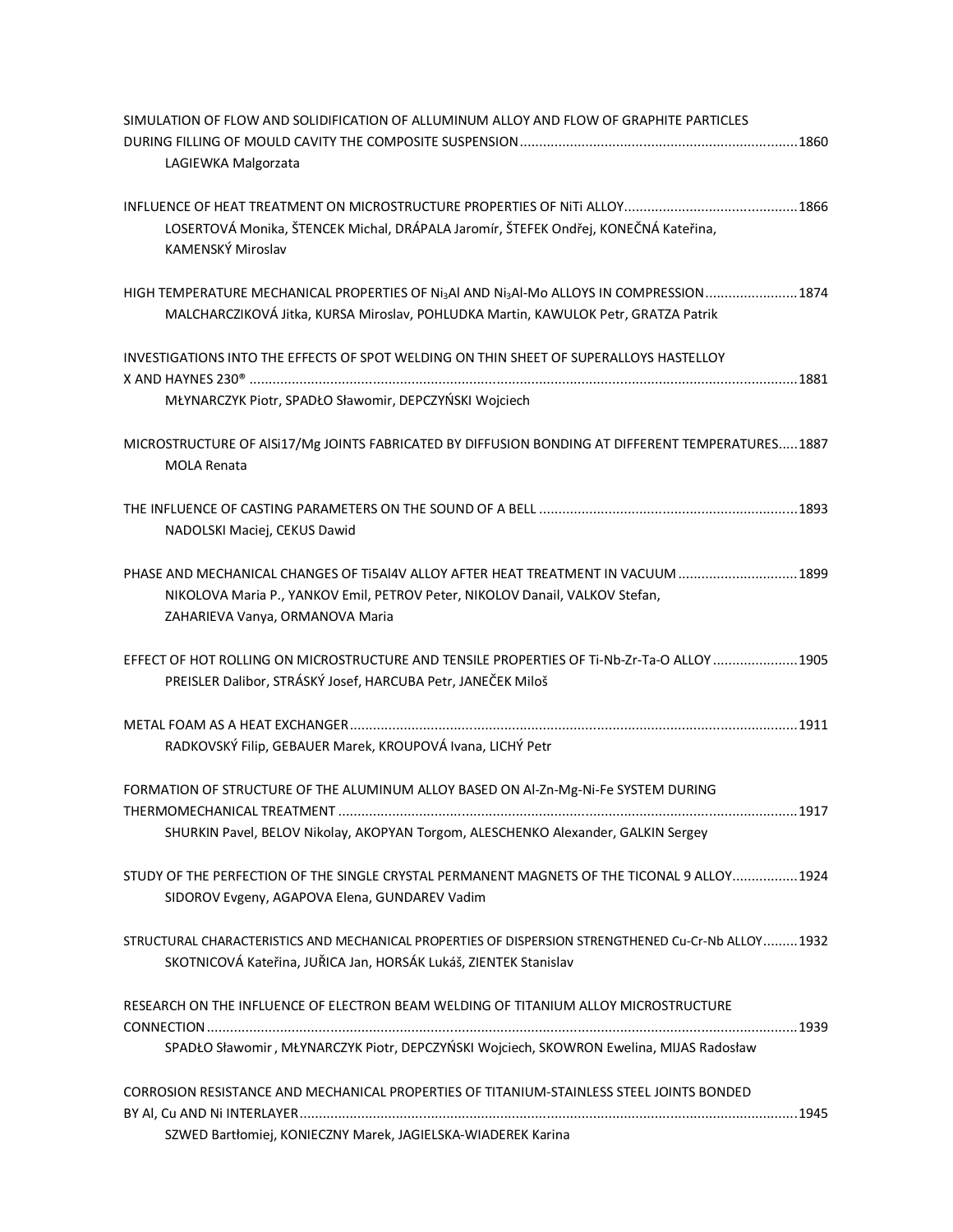| DEVELOPMENT OF NOVEL TITANIUM-BASED SURFACES USING PLASMA- AND ION BEAM                    |  |
|--------------------------------------------------------------------------------------------|--|
|                                                                                            |  |
| TSYGANOV Alexey I., KOLITSCH Andreas, GELINSKY Michael, TSYGANOV Igor A., MAZUR Igor P.    |  |
| MICROSTRUCTURAL EVOLUTION AS WELL AS MECHANICAL AND ELECTRICAL PROPERTIES OF AA 6101       |  |
|                                                                                            |  |
| ZIDANI Mosbah, BESSAIS Lakhdar, FARH Hichem, MESSAOUDI Salim, HADID Mohamed Djamel,        |  |
| DJIMAOUI Toufik, MIROUD Djamel, MATHON Marie Hélène, HELBERT Anne-Laure,                   |  |
| LOUDJANI Mohamed-Khireddine, BAUDIN Thierry                                                |  |
| CHARACTERISTICS OF THE MECHANICAL AND PHYSICAL PROPERTIES OF METAL POWDERS USED            |  |
|                                                                                            |  |
| ŽUROVEC David, HLOSTA Jakub, NEČAS Jan, ZEGZULKA Jiří, JEZERSKÁ Lucie, NOVÁK Michal        |  |
|                                                                                            |  |
| ZUZÁNEK Lukáš, SOBOTKA Jiří, SOLFRONK Pavel, KOLNEROVÁ Michaela                            |  |
|                                                                                            |  |
| ZYGUŁA Krystian, ŚLEBODA Tomasz, WOJTASZEK Marek, KORPAŁA Grzegorz                         |  |
|                                                                                            |  |
| NOVEL TECHNOLOGY FOR PRODUCTION OF COPPER COMPONENT AND PASTE USED IN THE PRODUCTION       |  |
|                                                                                            |  |
| MUSZTYFAGA-STASZUK Małgorzata, WOŹNY Krzysztof, PUTYNKOWSKI Grzegorz, ZIĘBA Paweł,         |  |
| PANEK Piotr, MARYNOWSKI Przemysław                                                         |  |
|                                                                                            |  |
| SESSION F - ECONOMICS AND MANAGEMENT OF METALLURGICAL PRODUCTION1990                       |  |
|                                                                                            |  |
| <b>JELONEK Dorota</b>                                                                      |  |
|                                                                                            |  |
| <b>GAUDE-FUGAROLAS Daniel</b>                                                              |  |
| METAL DEPLETION ASSESSMENT OF WASTEWATER TREATMENT SYSTEM BASED ON LIFE CYCLE ANALYSIS2004 |  |
| BURCHART-KOROL Dorota, ZAWARTKA Paweł, BONDARUK Jan, KRUCZEK Mariusz                       |  |
|                                                                                            |  |
| JAROŠOVÁ Eva, KLAPUT Pavel, FABÍK Richard                                                  |  |
| GENERAL ECONOMIC MODEL FOR UTILIZATION OF WASTE HEAT FOR THE PRODUCTION OF FLECTRICAL      |  |
|                                                                                            |  |
| SZTURC Pavel, KUTÁČ Josef                                                                  |  |
|                                                                                            |  |
| ŠPIČKA Ivo, ZIMNÝ Ondřej, HEGER Milan, TYKVA Tomáš, ŠPIČKOVÁ Dagmar                        |  |
| AUTOMATIC HOMOGENIZATION YARD CAPACITY ESTIMATION WITH USAGE OF IMAGE PROCESSING 2029      |  |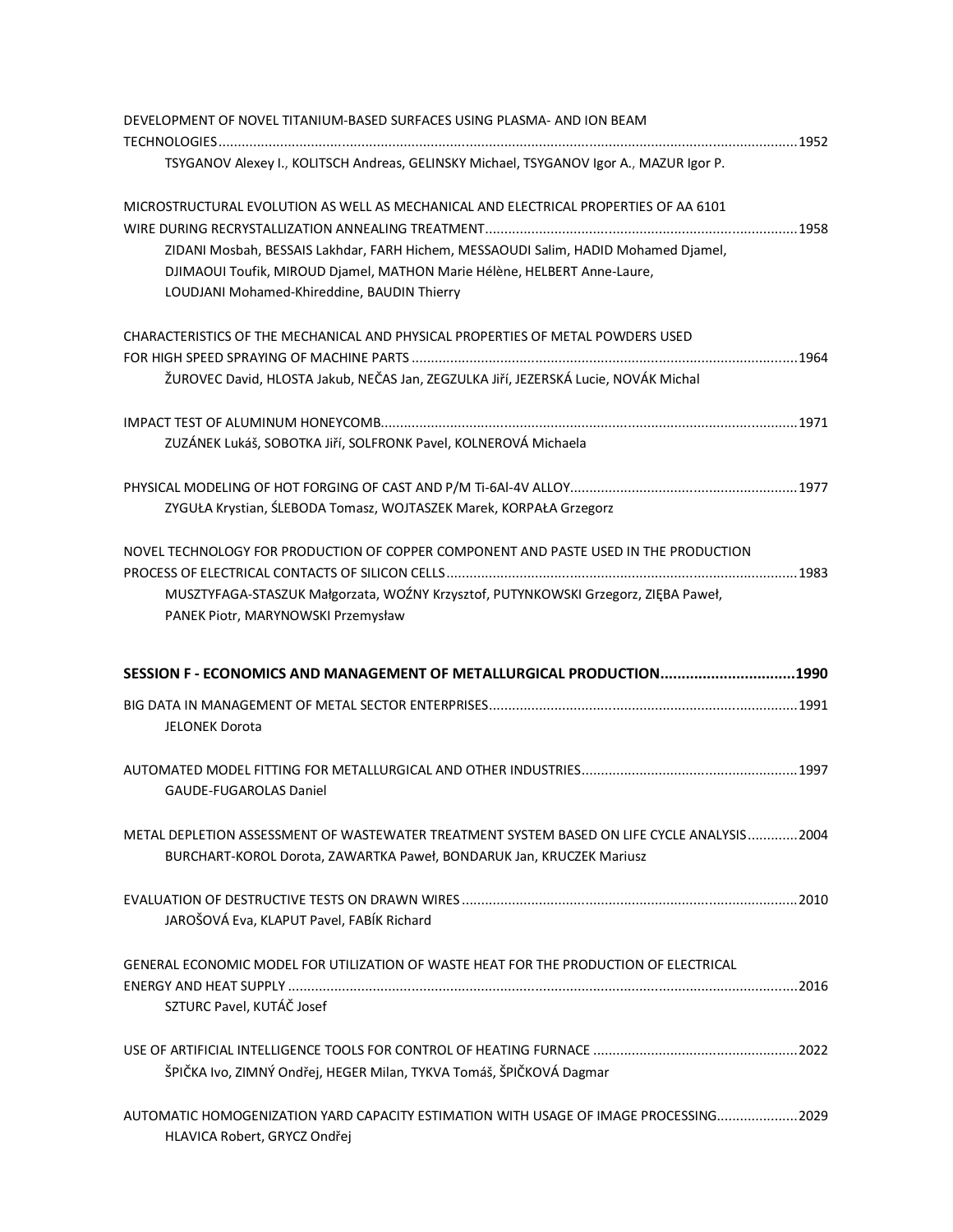| MANAGEMENT OF THE METALLURGICAL ENTERPRISE ACCORDING TO THE INDUSTRY 4.0 CONCEPT2034<br>SANIUK Anna, SANIUK Sebastian                                                                                  |  |
|--------------------------------------------------------------------------------------------------------------------------------------------------------------------------------------------------------|--|
| <b>BAKALARCZYK Sebastian</b>                                                                                                                                                                           |  |
| POMYKALSKI Przemysław                                                                                                                                                                                  |  |
| STATIC ANALYSIS OF A SIMPLE END-PLATE CONNECTION WITH HIGH TENSILE BOLTS AT DIFFERENT<br>SELEJDAK Jacek, KULIŃSKI Krzysztof, MAJOR Maciej                                                              |  |
| IDENTIFICATION OF HEATING MATERIAL ACTUATING VARIABLES IN HEATING FURNACES WITH THE GOAL<br>ZIMNÝ Ondřej, HEGER Milan, ŠPIČKA Ivo, STRÁŇAVOVÁ Mária, TYKVA Tomáš                                       |  |
| THE USAGE OF REGRESSION ANALYSIS AND ARTIFICIAL INTELLIGENCE TOOLS IN THE FIELD<br>TYKVA Tomáš, ŠPIČKA Ivo, ŠPIČKOVÁ Dagmar, ZIMNÝ Ondřej, BAHENSKÝ Ivo                                                |  |
| SAMOLEJOVÁ Andrea, SIKOROVÁ Andrea, LAMPA Martin                                                                                                                                                       |  |
| STAŠ David, LENORT Radim, WICHER Pavel, HOLMAN David                                                                                                                                                   |  |
| PERSPECTIVES AND LIMITATIONS OF ANALYTICAL MODELLING OF RESILIENCE IN METALLURGICAL<br>CECH Martin, LENORT Radim, WICHER Pavel                                                                         |  |
| ENTERPRISE VALUE ASSESSMENT IN RELATION TO METALLURGICAL INDUSTRY SPECIFICS 2086<br>JANOVSKÁ Kamila, KUTÁČ Josef, VILAMOVÁ Šárka, FIALOVÁ Vendula, BESTA Petr                                          |  |
| BAHENSKÝ Ivo, ŠPIČKA Ivo, TYKVA Tomáš, ŠPIČKOVÁ Dagmar, ZIMNÝ Ondřej                                                                                                                                   |  |
| BALON Petr, BUCHTOVÁ Jana                                                                                                                                                                              |  |
| USE OF MATHEMATICAL TOOLS FOR EVALUATION OF THE QUALITY OF BLAST FURNACE COKE 2104<br>BESTA Petr, JANOVSKÁ Kamila, SEZIMA Tomáš, SIKOROVÁ Andrea, KUTÁČ Josef, KUTÁČ Tomáš,<br><b>KUBICA Stanislav</b> |  |
| COMPARISON OF THE CLASSICAL AND MODERN CALCULATION METHODS AND THEIR USE<br>SUŠKOVÁ Andrea, BUCHTOVÁ Jana                                                                                              |  |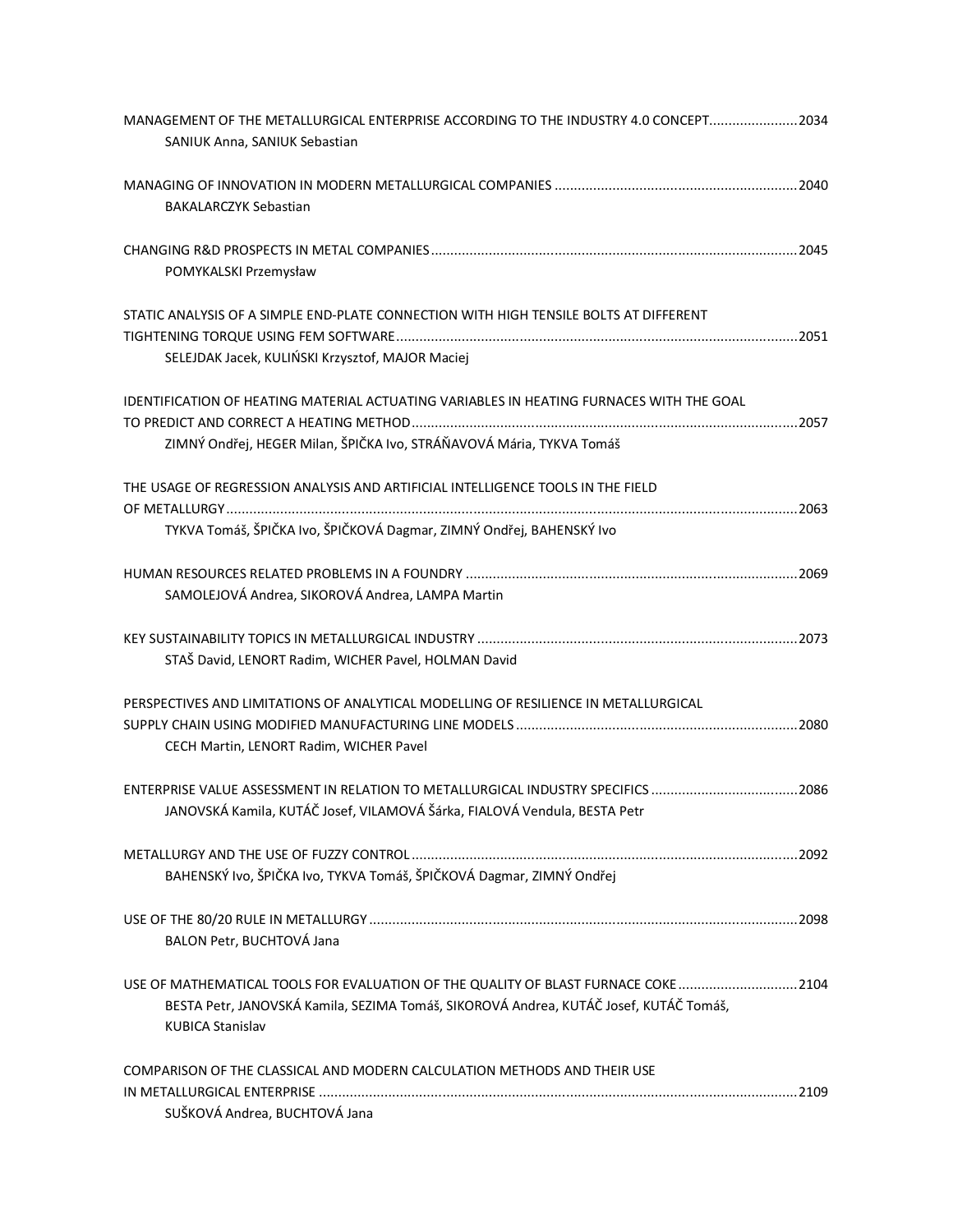| SELECTED PROBLEMS OF MANAGEMENT OF THE SUPPLY SUBSYSTEM IN THE ENTERPRISE OF THE FOUNDRY                                                                     |  |
|--------------------------------------------------------------------------------------------------------------------------------------------------------------|--|
| SECTOR: DETERMINATION OF THE PURCHASING SOURCES AND THE LEVELS OF UNIT MATERIAL                                                                              |  |
|                                                                                                                                                              |  |
| DZIUBA Szymon, KADŁUBEK Marta, INGALDI Manuela                                                                                                               |  |
|                                                                                                                                                              |  |
| FRISCHER Robert, GRYCZ Ondřej, HLAVICA Robert                                                                                                                |  |
| THE INFLUENCE OF LEAN MANUFACTURING TOOLS ON THE PRODUCT QUALITY IN THE CASTING                                                                              |  |
|                                                                                                                                                              |  |
| FURMAN Joanna, KUCZYŃSKA-CHAŁADA Marzena, PAWLAK Szymon, GRABOWSKA Sandra                                                                                    |  |
| APPLICATION COBB-DOUGLAS PRODUCTION FUNCTION FOR ANALYSIS OF PRODUCTION IN POLISH STEEL                                                                      |  |
|                                                                                                                                                              |  |
| GAJDZIK Bożena                                                                                                                                               |  |
| THE RESULTS OF RESEARCH INTO THE CHARACTERISTICS OF COLD DRAWN WIRE, SUITABLE                                                                                |  |
| FOR THE EMPLOYMENT OF DISABLED PEOPLE IN THE FIELD OF METALLURGICAL SECONDARY2139<br>HÁJKOVÁ Andrea, NÉTEK Václav                                            |  |
|                                                                                                                                                              |  |
| PRELIMINARY LOW CYCLE STUDIES OF 1.2344 HOT-WORK TOOL STEEL USED FOR FORGING TOOLS2145<br>HAWRYLUK Marek, DOLNY Andrzej, MROZIŃSKI Stanisław, POLAK Sławomir |  |
|                                                                                                                                                              |  |
| HOFBRUCKEROVÁ Zdenka, HALFAROVÁ Petra, KOBZÍKOVÁ Nela                                                                                                        |  |
| INDUSTRIAL ECOSYSTEM AS THE BASIS FOR THE CIRCULAR ECONOMY IN THE METALLURGICAL INDUSTRY2157<br>HORDYŃSKA Małgorzata                                         |  |
|                                                                                                                                                              |  |
| <b>INGALDI Manuela</b>                                                                                                                                       |  |
| INCLUSION OF THE QUALIFICATION STRUCTURE OF THE NATIONAL SYSTEM OF QUALIFICATIONS IN INITIAL                                                                 |  |
|                                                                                                                                                              |  |
| JUŘICOVÁ Anna, VOZŇÁKOVÁ Iveta                                                                                                                               |  |
| EVALUATION OF REDUCIBILITY OF HIGH AND LOW BASIC SINTER IN ECONOMICAL POINT OF VIEW 2176                                                                     |  |
| JURSOVA Simona, PUSTEJOVSKA Pavlina, BILIK Jiri, HONUS Stanislav                                                                                             |  |
| SELECTED PROBLEMS OF MANAGEMENT OF THE SUPPLY SUBSYSTEM IN THE ENTERPRISE OF THE FOUNDRY                                                                     |  |
| KADŁUBEK Marta, INGALDI Manuela, DZIUBA Szymon                                                                                                               |  |
| THE ANALYSIS OF NON-CONFORMANCES OF PRODUCTS IN PLATE MILL USING SELECTED QUALITY TOOLS2188                                                                  |  |
| <b>KARDAS Edyta</b>                                                                                                                                          |  |
| THE USE OF SPC METHOD FOR EVALUATION OF THE CHEMICAL COMPOSITION OF CHOSEN STEEL2194<br><b>KONSTANCIAK Anna</b>                                              |  |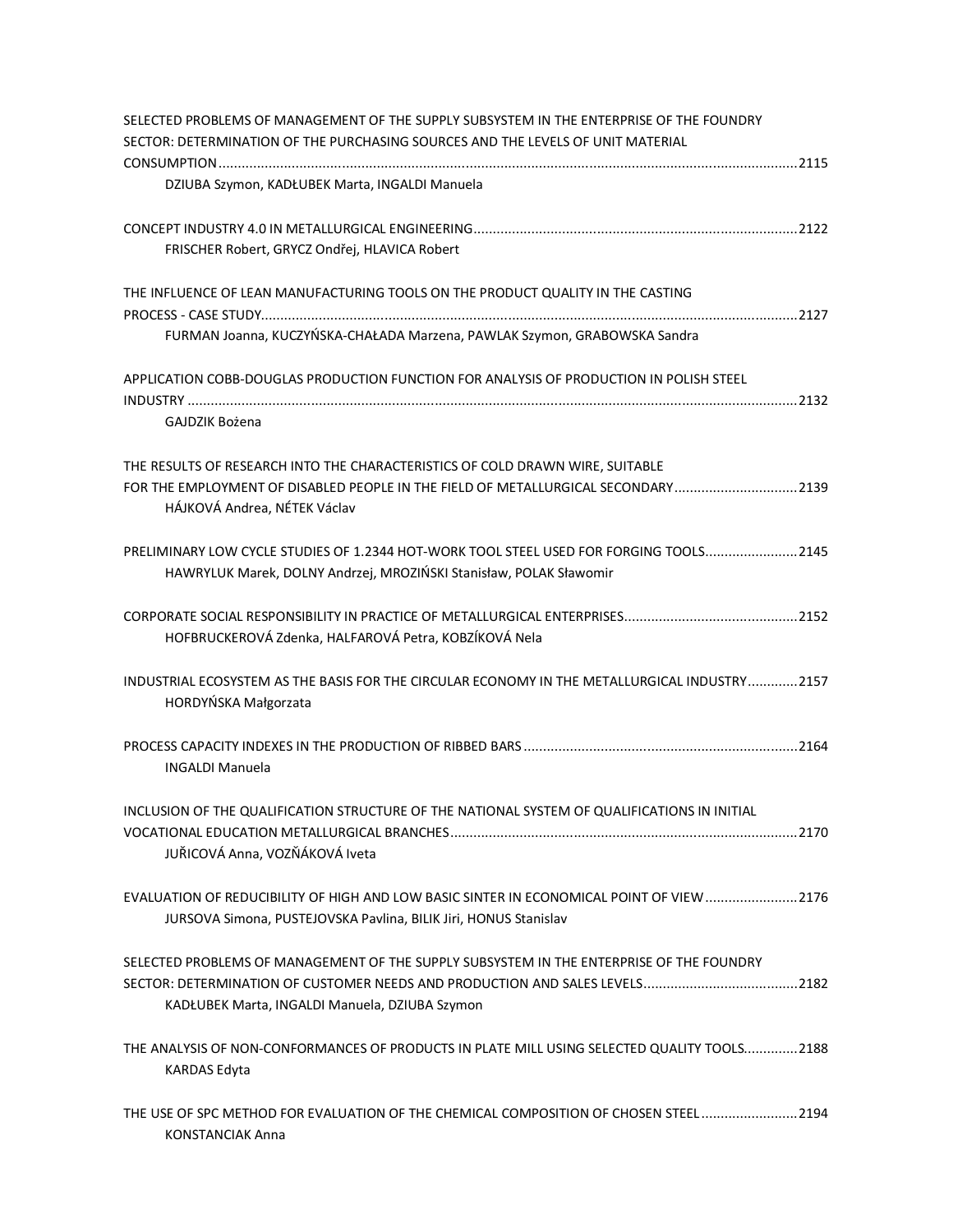| SUPPORTING CSR ACTIVITIES OF METALLURGICAL COMPANIES IN THE CZECH REPUBLIC FROM EU SOURCES2200<br>KOSTALOVA Jana, TETREVOVA Libena                      |  |
|---------------------------------------------------------------------------------------------------------------------------------------------------------|--|
| THE PROCESS OF REVITALIZATION OF POST-INDUSTRIAL AREAS IN THE SILESIAN VOIVODSHIP IN POLAND 2206<br>KNOP Lilla, KRANNICH Marek                          |  |
| NATURAL RESOURCES MANAGEMENT BY THE EXAMPLE OF COMPARATIVE ANALYSIS OF METAL<br>BURCHART-KOROL Dorota, ZAWARTKA Paweł, KRUCZEK Mariusz, GŁODNIOK Marcin |  |
| THE IMPLEMENTATION OF 5S METHOD IN THE PRODUCTION PLANT WHICH CONDUCTS CASTING<br>KUCZYŃSKA-CHAŁADA Marzena, FURMAN Joanna, PAWLAK Szymon               |  |
| MODERNISATION OF MACHINERY STOCK IN METAL CASTING FOUNDRIES AS A DETERMINANT OF QUALITY                                                                 |  |
| KULIŃSKA Ewa, ODLANICKA-POCZOBUTT Monika<br>KUTÁČ Josef, BESTA Petr, KUTÁČ Tomáš, ŠVECOVÁ Eva                                                           |  |
| SOLVING A COMPLEX DECISION PROBLEM USING THE EXAMPLE OF DISPOSAL AND UTILIZATION<br>LAMPA Martin, SAMOLEJOVÁ Andrea, SIKOROVÁ Andrea                    |  |
| THE CORRELATION BETWEEN STRUCTURE OF EMPLOYMENT AND ACCIDENTS AT WORK<br>MAŁYSA Tomasz, NOWACKI Krzysztof, LIS Teresa                                   |  |
| <b>MIŁEK Dorota</b>                                                                                                                                     |  |
| THE ORGANIZATION OF PROCESSES AND THEIR RELATIONSHIPS IN THE IMPLEMENTATION WELDED<br>NOWAKOWSKA-GRUN Joanna, MAZUR Magdalena                           |  |
| ORGANIZATION OF INTERNAL TRANSPORTATION AS AN ESSENTIAL ELEMENT OF THE PROPER COURSE<br>KULIŃSKA Ewa, ODLANICKA-POCZOBUTT Monika                        |  |
| COMPARATIVE ANALYSIS AND ASSESSMENT FOR BUSINESS MODELS OF STEEL COMPANIES DYNAMICS 2270<br>OLKO Sławomir, BRZÓSKA Jan                                  |  |
| COMPARISON OF APPROACHES TO MINIMIZING RISKS OF POSSIBLE DEFECTS OF PRODUCED PRODUCTS2277<br>POLLÁKOVÁ Natália, PLURA Jiří                              |  |
| <b>ROKICKI Tomasz</b>                                                                                                                                   |  |